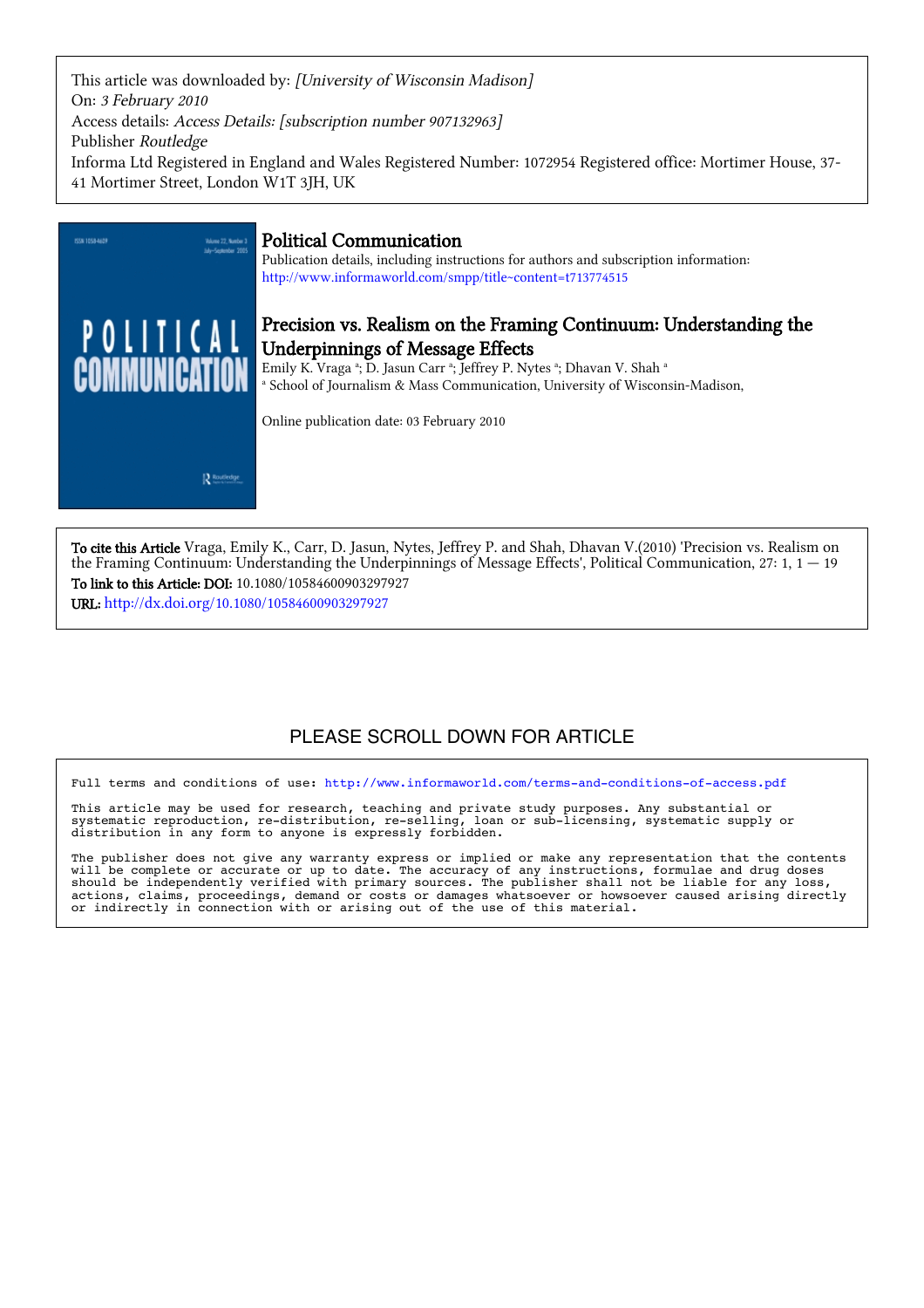*Political Communication*, 27:1–19, 2010 Copyright © Taylor & Francis Group, LLC ISSN: 1058-4609 print / 1091-7675 online DOI: 10.1080/10584600903297927



# **Precision vs. Realism on the Framing Continuum: Understanding the Underpinnings of Message Effects**

# EMILY K. VRAGA, D. JASUN CARR, JEFFREY P. NYTES, and DHAVAN V. SHAH

*Although largely unrecognized, a close reading of extant experimental research on framing effects reveals that contrasting approaches mark the conceptualization and operationalization of message frames in much contemporary inquiry. One approach strives to maintain factual and logical equivalence while altering the vantage point taken in the story, while the other emphasizes different facts, changing the sources, subjects, and scope of a story as part of the frame shift. Exploring the continuum between precision and realism as approaches to framing—between more internally valid and more ecologically valid conceptions of frames—is the focus of this research. An online experimental study contrasted a precise equivalence framing of a social issue in gain and loss terms against a version that included frame-resonant facts, providing the news story more realism. These frames were embedded within a broadcast news report that was scripted, filmed, and produced in conjunction with working television journalists from a PBS affiliate. Results suggest that both more precise and more realistic forms of gain and loss framing deserve continued attention, albeit with careful consideration of what it means "to frame," both conceptually and operationally.*

**Keywords** framing, risk perceptions, video processing

Although largely unrecognized, conceptions of framing in contemporary research exist along a continuum. A close reading of experimental research on framing reveals two contrasting approaches to conceptualizing and operationalizing message frames, with many examples occupying the space between these extreme points. At one extreme, scholars strive to maintain factual and logical equivalence while altering the vantage point taken in the story; at the other end, the facts of a story change as part of the frame shift. Within this body of work, there is an implicit disagreement about how to define frames that is centered around the question of whether it is the shift in perspective that drives framing effects or whether it is the combination of frames and accompanying facts that explains observed differences. Although largely unnoticed, some theorists and researchers have discussed the tradeoff between "precision" and "realism" (Druckman, 2004; Iyengar,

Emily K. Vraga, D. Jasun Carr, and Jeffrey P. Nytes are doctoral students in the School of Journalism & Mass Communication at the University of Wisconsin–Madison, where Dhavan V. Shah is a professor.

Address correspondence to Emily K. Vraga, School of Journalism & Mass Communication, University of Wisconsin, 821 University Avenue, Madison, WI 53706, USA. E-mail: ekvraga@wisc.edu.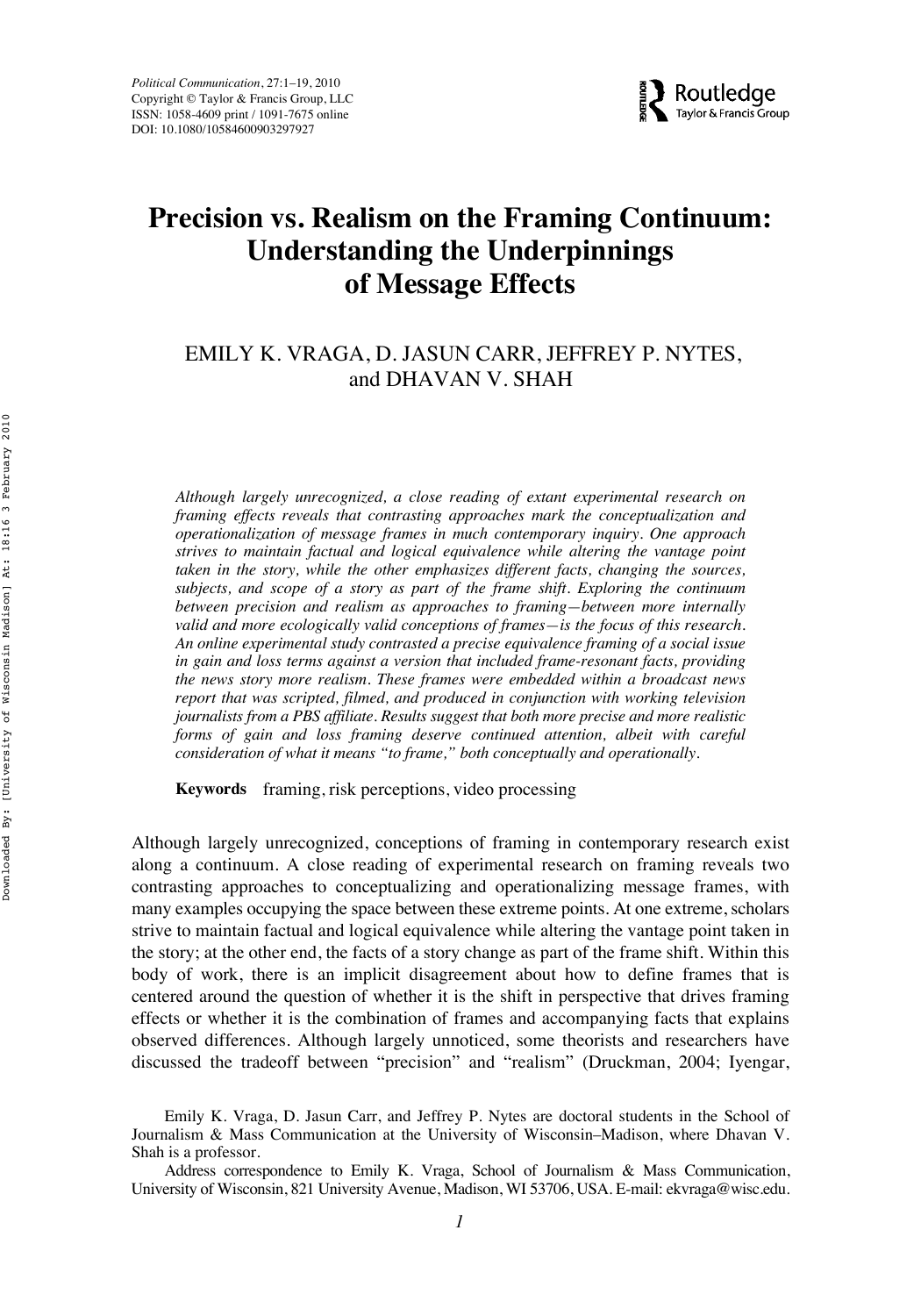1991; McLeod & Shah, in press). It is this distinction between internally and ecologically valid conceptions of frames that motivates this research.

Many scholars emphasize precision in their approach to framing. These researchers tend to focus on the internal validity of their designs by conceptualizing framing as a shift in the perspective taken by the story, while keeping all other factual elements of the message constant. As Druckman (2004) notes, "a framing effect occurs when different, but *logically equivalent*, phrases can cause individuals to alter their preferences" (p. 671). This definition draws extensively on the prospect theory experiments of Tversky and Kahneman (1974, 1981), which use logically and mathematically equal choices when testing effects on decision making.

This approach can be critiqued as lacking ecological validity. Notably, other researchers emphasize a more realistic approach, reflecting the reality that journalists, when constructing stories, rely heavily on gathering relevant facts and information that fit the frame they adopt. Druckman (2001) highlights this difference when he contrasts the approach noted above that stresses *equivalence* with one that conceives of framing in terms of relative *emphasis* on salient aspects of reality (Entman, 1993). In such an approach, different facts, sources, and targets are included or excluded depending on the frame selected by the journalist. From this perspective, the inclusion or omission of these features is part of the frame, and framing effects result from both the perspective taken by the reporter and the relevant facts that are part of the issue coverage. Of course, this begs the question of whether it is the frames themselves or the shifting facts, sources, and targets accompanying them that are responsible for these observed effects.

In this research, we set out to explore two points along this continuum. Specifically, we employ a design that contrasts a highly precise version of gain versus loss framing with a version that includes frame-resonant facts, moving us along the continuum toward a more realistic presentation. While frame equivalence is maintained in general terms, this contrast allows us to compare a strict (i.e., frame precision) and loose (i.e., frame realism) version of gain versus loss framing in the tradition of prospect theory (Tversky & Kahneman, 1974, 1981). To further enhance realism, we embed these frame manipulations within the main source of news and public affairs information for a majority of the public: the broadcast news report (Fowler, Goldstein, Hale, & Kaplan, 2007). Even in the new media environment, video news reports remain popular (Fowler et al., 2007; Madden, 2007; Veenstra, Sayre, Shah, & McLeod, 2008), but research on framing continues to rely on print manipulations when testing for effects.

To do so, we conducted an experiment in which two parallel video manipulations were tested to gauge frame precision and frame realism as approaches to conceptualizing message effects. Specifically, we examined the effects of gain and loss frames on the outcomes of risk perceptions, a particularly relevant context given the emphasis on logical balance and mathematical equality across frames (Tversky & Kahneman, 1974, 1981). Four different versions of the same broadcast news report were scripted, filmed, and produced in conjunction with working television journalists from a PBS affiliate. These fictitious stories covered the rising incidence of bankruptcy among recent college graduates resulting from a lack of insurance coverage in entry-level jobs. Two of the four versions of the story simply shifted the frame of the news report between a gain frame and a loss frame, holding all factual content constant and logically uniform—consistent with an equivalence approach to framing. The second set of manipulations featured this same frame shift but enhanced the gain and loss frames by adding unique yet consistent facts to each story, further emphasizing gains or losses with resonant information about job prospects and the rates of bankruptcy. This addition of frame-resonant facts moves us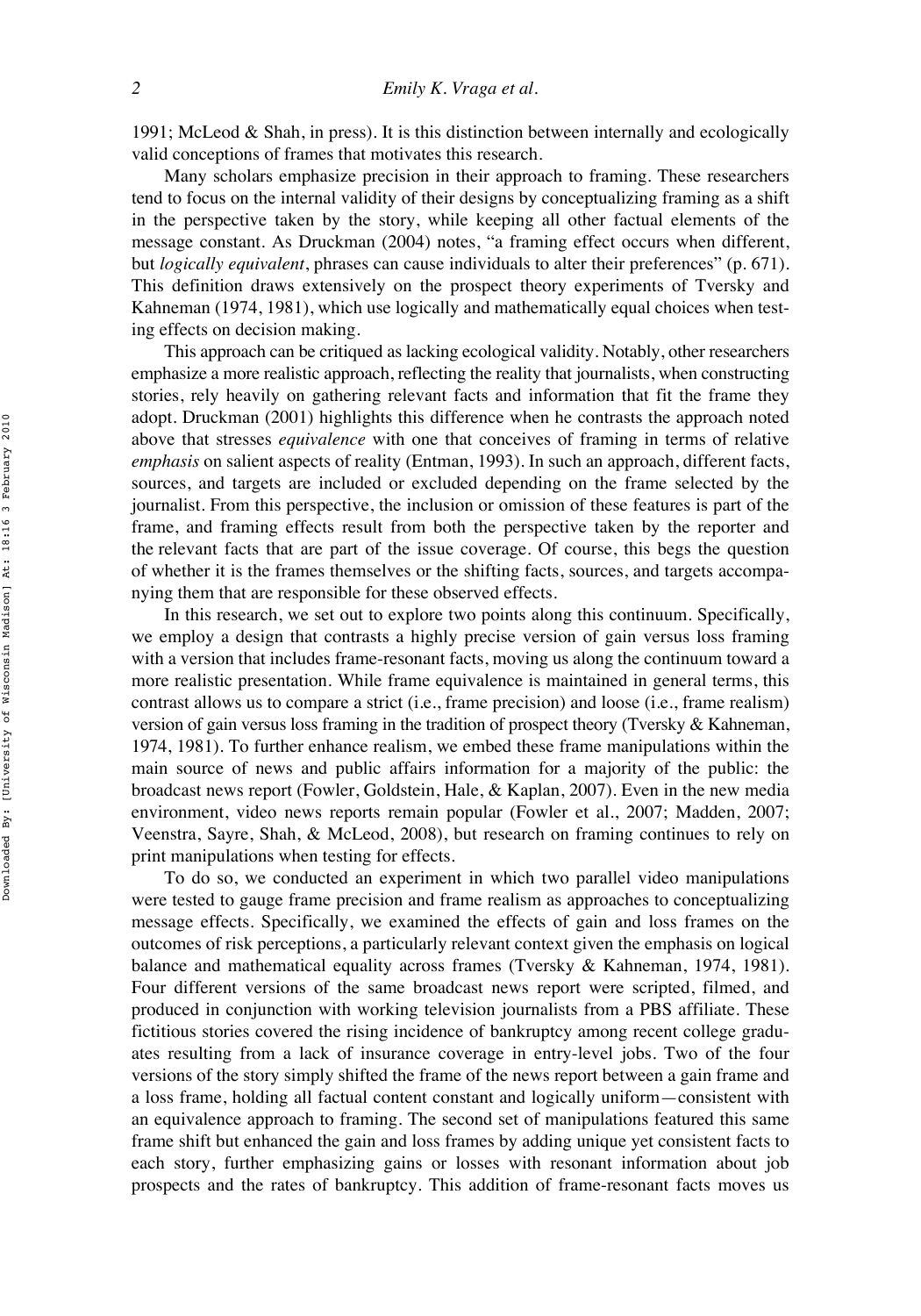toward the realism anchor along the continuum of framing effects but does not change the source, target, or perspective of the story, as would be more consistent with a study employing an emphasis approach to framing (Druckman, 2001, 2004). By doing so, we situated respondents within the domain of losses or the domain of gains in two different ways—one on the precision end of the framing continuum and the other moving toward greater realism.

#### **Literature Review**

#### *Fractures Within Framing*

Much of the scholarly effort concerning framing effects has focused on making grounded, a priori predictions through the development of theory regarding specific frame distinctions and interactions (McLeod  $\&$  Shah, in press). Many of these studies have manipulated a single frame—gain versus loss, ethical versus material, strategy versus policy—without considering the deeper conceptual issues at play. Although recent research has begun to investigate how frame interplay and competition affect opinions (Chong & Druckman, 2007a, 2007b; Shah, Kwak, Schmierbach, & Zubric, 2004; Sniderman & Theriault, 2004), the higher-order commonalities across varied frame distinctions have remained unstudied and therefore undertheorized. This is particularly true for distinguishing approaches along the framing continuum (e.g., precision and realism approaches) that is the central focus of this research.

This largely tacit tension between precision and realism in framing is long-standing. The emphasis on precision can be traced to the original prospect theory studies of Tversky and Kahneman (1974, 1981). In this approach, facts and ideas remain consistent between frame shifts. The prototypical study of this type focuses on gain versus loss framing to demonstrate that the way information is presented affects decision-making processes, even when the options are logically equivalent. These studies demonstrate that people tend to be risk-seeking when they encounter problems framed in terms of losses and risk-aversive when those same problems are framed in terms of gains, leading to the selection of different, logically equivalent alternatives and violations of invariance in decision making.

Communication researchers operating in this tradition attempt to keep their frames as similar as possible, often only manipulating cues such as quotes and imagery (Bartels, 2003; Green & Blair, 1995; Iyengar & Morin, 2006; Nelson, Clawson, & Oxley, 1997). While some of these studies have used the same gain/loss framing conceptualization pioneered by Tversky and Kahneman (Quattrone & Tversky, 1988), others expand to compare ethical frames with material frames (Shah, Domke, & Wackman, 1996) or free speech versus public order frames (Nelson et al., 1997). Generally, research has confirmed that even these subtle shifts in perspective or language can alter the relevant considerations people use in making a decision. By focusing on keeping the facts similar across conditions, these researchers assert that they are maximizing internal validity by ensuring that the observed differences are driven solely by the shift in frame and not other factors that could change between stories, such as accompanying fact packages.

This view of framing has been critiqued from the sociological position—a perspective that was equally instrumental in the introduction of the framing concept to the field of communication. When news sociologists such as Tuchman (1978) and Gitlin (1980) explored the construction of frames by journalists, they were not tracing choices between logically equivalent alternatives such as those that occupied psychologists like Tversky and Kahneman. Rather, they were interested in how the frame adopted by the journalist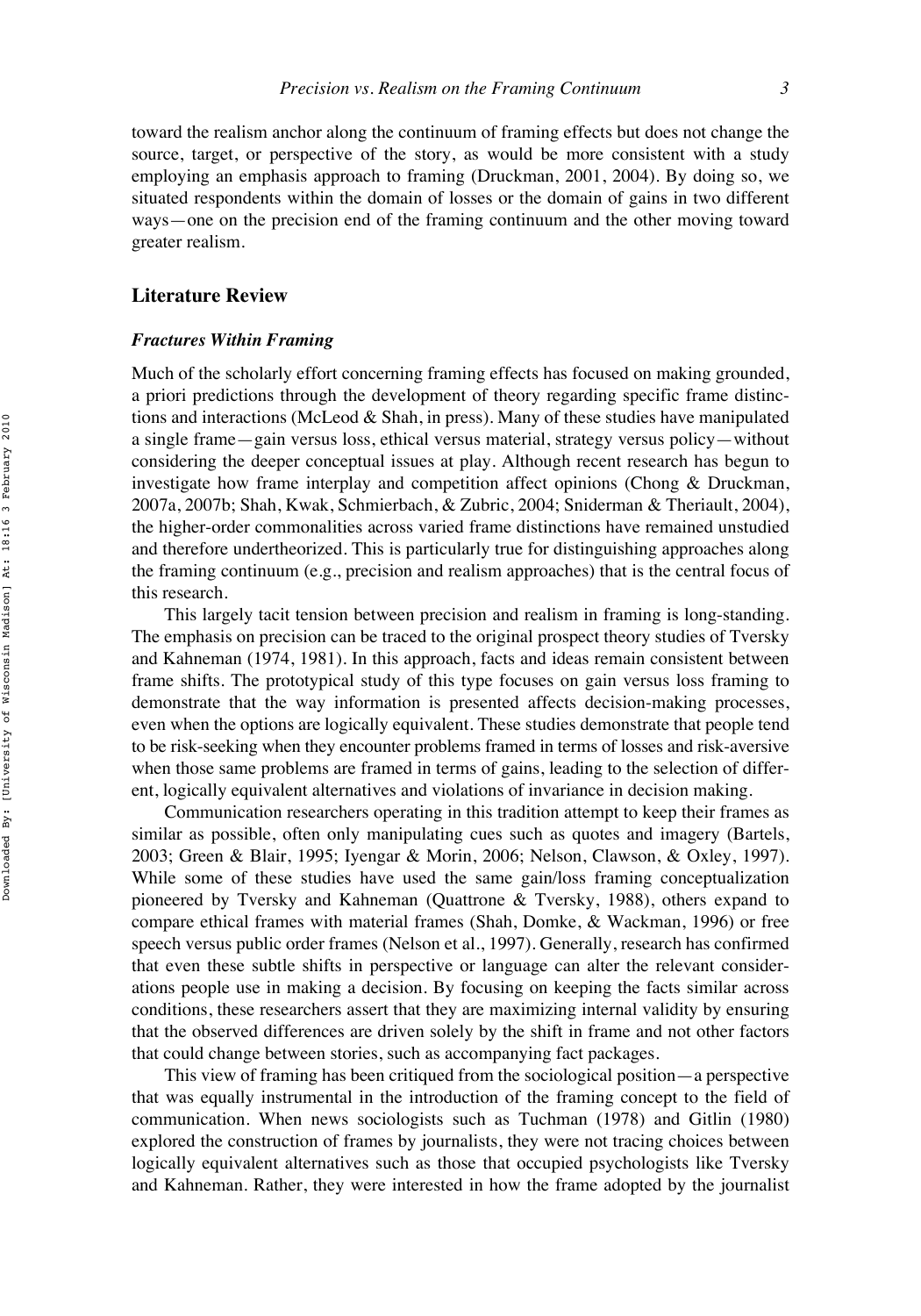led to the development of stories that emphasized different aspects of reality and different sources and subjects. From this perspective, "to frame" is not simply to shift perspectives while maintaining factual equivalency; rather, it is how the choice of perspective shapes the facts that the journalist chooses to emphasize. This is best reflected in Entman's (1993) oft-quoted definition of framing: "To frame is to select some aspects of a perceived reality and make them more salient in a communicating text" (p. 52).

Of course, under this definition of framing, other elements of the story can also work to advance the frame, as the considerations used often bring with them differing information. For these researchers, a frame is considered the complete news story that is produced using a specific perspective, including the facts that apply to that frame. Research that adopts a more realistic or ecologically valid approach has spanned many issues, from analysis of the frames present in news and elite discourse (Iyengar & Simon, 1993; Shah, Watts, Domke, & Fan, 2002) to experiments about social protest (McLeod, 1995; McLeod & Detenber, 1999), strategy versus policy framing (Cappella & Jamieson, 1997; Valentino, Beckmann, & Buhr, 2001), and distinctions between episodic and thematic frames in television news coverage (Iyengar, 1991). Scholars using this tradition emphasize their unique contribution in investigating frames present in both media and discourse and utilizing journalistically valid frames in experimental work.

Although studies all along the continuum between equivalence and emphasis offer important insights into the ways by which framing can work, the inherent distinction in their theoretical view cannot be ignored. Shah et al. (2004) provide evidence of this in their experimental research. Although not emphasizing that they were utilizing differing conceptions along the framing continuum, their study crossed gain and loss frames (precision) with framing that shifted the problem definition from the individual to the societal level (realism). They find that these two types of frames interact with each other to produce effects on cognitive complexity and elaboration. Of course, understanding the underpinnings of what are labeled framing effects requires that they be pitted against one another, not only examined in combination. A first step in examining the framing continuum involves testing whether it is the pure frame shift or the combination of frames and facts that accounts for the power of frames. The gain/loss frame appears to provide the best context in which to test an approach emphasizing precision, due to the explicit requirement of maintaining logical equivalence across conditions. However, gain and loss framing does not preclude the addition of relevant facts to more closely align with an approach emphasizing realism.

#### *Perceptions of Personal and Social Risk*

Given our focus on gain and loss framing, deeper attention to the implications of message characteristics for risk perceptions is in order. Every day, individuals make decisions based on the perceived risks and benefits of their actions. As noted above, some previous research into framing has focused on the roots of these perceptions and how conditions emphasizing gains or losses make individuals become either risk-aversive or risk-seeking, respectively (Kahneman & Tversky, 1979; Quattrone & Tversky, 1988; Tversky & Kahneman, 1981). But these are not the only ways to conceptualize risk. An individual's perception of risk often is defined by a combination of individual, societal, and cultural constructs (Weinstein, 1989a).

Of course, perceived risk often depends on the target of that risk (Griffin, Dunwoody, & Neuwirth, 1999). One of the most obvious and commonly conceptualized differences is in the perceived risk to oneself and to others. Research shows that even when individuals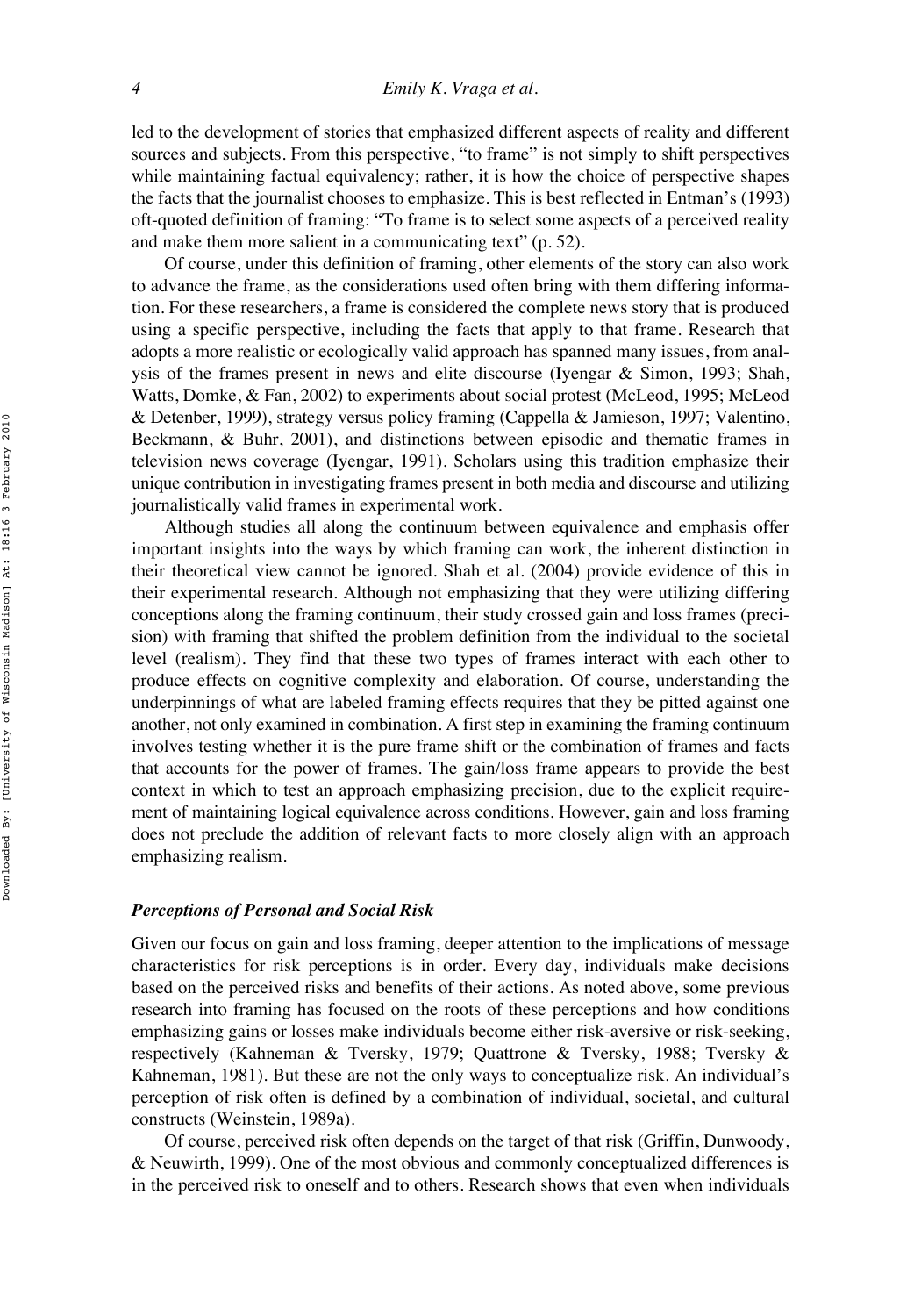are willing to admit a potential risk exists, they are less willing to admit that they themselves are at risk because "individuals have a strong but unjustified sense of subjective immunity" (Douglas, 1985, p. 29). These differences in risk perceptions are often explained by the theory of optimistic bias, which refers to the underestimation of the likelihood of experiencing negative events and the overestimation of experiencing positive events (Clarke, Lovegrove, Williams, & Machperson, 2000; Weinstein & Klein, 1996).

This optimistic bias often leads to motivated reasoning to support desired conclusions. People tend to rate their own characteristics as more likely to lead to success in outcomes such as marriage or graduate school (Kunda, 1987, 1990), but when confronted with undesirable consequences, people express more skepticism, require more evidence, and rate these outcomes as less severe (Ditto  $&$  Lopez, 1992; Kunda, 1987). Studies of optimistic bias have assessed perceived personal risk in relation to many issues, including personal illness (Perloff & Fetzer, 1986; Williams & Clarke, 1997) and unemployment (Weinstein, 1980). Optimistic bias has been found to be greatest for hazards with which subjects have little experience, that are perceived as low in probability, and that are judged to be controllable by personal action (Weinstein, 1987).

One potential reason for these differences between the self and others draws from social judgment theory. The key contribution of this literature is the suggestion that all judgments are relevant and situational, depending on the salient or relevant anchor against which something is compared (Herr, 1986; Mussweiler, 2003). Combined with optimistic bias, judgments of others are likely to be contrasted with oneself. Cognitive mechanisms and biases predominantly serve as motivated distortions meant to protect self-esteem, project a positive social image, and reduce anxiety about risk (Weinstein, 1980; Weinstein & Klein, 1996). Individuals have an innate desire to believe they are more secure and less vulnerable than others, and admitting that peers are less susceptible to harm can threaten individual feelings of competence and self-worth (Weinstein, 1989b).

Risk perceptions themselves appear to have multiple dimensions, including judgments of concern and estimates of severity. Despite the sizeable literature on risk perception, attitudes and behaviors in response to levels of concern are more difficult to postulate. Weinstein (1982) found that higher levels of perceived seriousness regarding a hazard increased levels of biased perception, yet personal concern about a hazard decreased these biases. Factors related to high-level concern typically include hazards that are high consequence, high probability, uncontrollable, and involuntary (Slovic, 1992; Weinstein, 1982, 1984, 1987).

Perceptions of severity are subjective and variable. As with concern, the perceived severity of an event or outcome correlates with the perceived risk to both others and the self (Shah, Faber, & Youn, 1999). Risk can be conceptualized as being equal to the probability of an adverse event multiplied by the magnitude of its consequences: The greater the perceived magnitude (severity), the greater the concern and perceived risk. This is consistent with expectancy-value models, which have provided important insights into attitude structure (Ajzen, 1988; Fishbein & Ajzen, 1975; Purvis Cooper, Burgoon, & Roter, 2001).

## **Hypotheses**

Bringing these two domains of research together, Gordon-Lubitz (2003) concludes that "perceptions of risk are particularly susceptible to framing effects" (p. 95). For this reason, we believe gain/loss frames provide an ideal context in which to contrast precision and realism as approaches to message influence on personal and impersonal perceptions of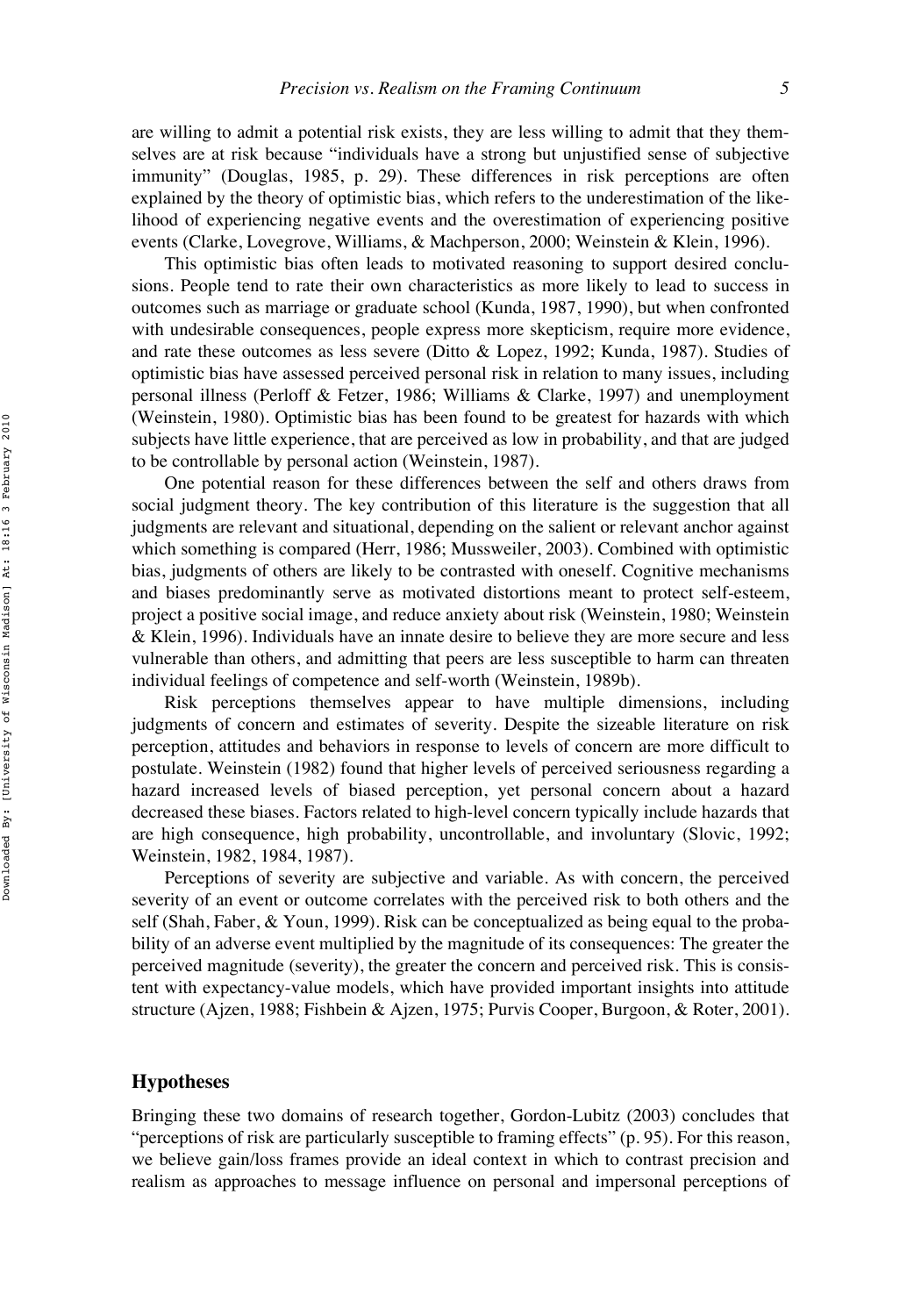economic prospects, both in terms of concern expressed about adverse outcomes and the severity of that eventuality.

Before we turn to comparisons between precise and realistic approaches to framing on risk perceptions at different referent levels, we first clarify how we expect prospect theory to apply within this context. This theory advances the view that these perceptual effects are driven by shifts in perspective, as people are motivated to be risk-aversive when in the domain of gains and risk-seeking when in the domain of losses (Quattrone & Tversky, 1988; Tversky & Kahneman, 1974, 1981). This results from the fact that losses loom larger than gains, making a loss seem relatively more substantial than an equitable gain. This should certainly be true when people are forming economic judgments, such as securing employment (Kahneman & Tversky, 2000; Tversky & Kahneman, 1986). Accordingly, we hypothesize that people's concern about not finding a job and the severity of that possibility should be larger when the economic market is portrayed more favorably, as a gain frame would imply. This is because when economic prospects are poor, as would be conveyed by a loss frame, "rolling the dice" and losing is okay (i.e., attempting to find a job, and yet failing in this effort, is deemed acceptable when risk-seeking). On the other hand, when economic prospects are presented as favorable, as in a gain frame, this same possibility becomes more concerning and is perceived as a more severe outcome (i.e., failure to secure a job is deemed unacceptable when risk-averse). This effect should occur regardless of whether precision or realism is emphasized in constructing the frame, as the underlying prospect theory mechanisms remain constant.

- *H1a:* When precision is emphasized, individuals encountering the gain frame will judge unfavorable economic outcomes as more averse than those encountering the loss frame.
- *H1b:* When realism is emphasized, individuals encountering the gain frame will judge unfavorable economic outcomes as more averse than those encountering the loss frame.

Although we contend that both precision and realism as approaches to framing will yield differences in these sorts of economic evaluations between gain and loss framing, these differences will be amplified when realism is accentuated. Any truly strict approach to framing, such as that exemplified by gain/loss framing, relies purely on the perspective offered to audiences to produce observed effects. That is, in formal manipulations of gain and loss framing, the two alternatives are logically equivalent and factually identical. Under certain processing conditions, people can recognize the inherent equality of these options. Indeed, when the comparisons are made explicit, people will adhere to the more logical alternative that they often reject when the options are separated (Tversky & Kahneman, 1981). On the other hand, frames developed with realism in mind include facts and ideas that support the frame. These facts purposefully differ depending on the framing approach, and thus the two conditions are not factually equivalent. As these facts are meant to amplify and extend the logic of the corresponding frame, it seems reasonable that this additional information will heighten the gain versus loss differences.

*H1c:* The hypothesized differences between gain and loss frames on these evaluations will be greater when an issue is presented using frames emphasizing realism as opposed to precision.

Of course, there is reason to believe that these frames do not act equally for personal and impersonal perceptions of risk. Social judgment theory literature suggests that perceptions are inherently comparative: Changing the anchor against which comparisons are made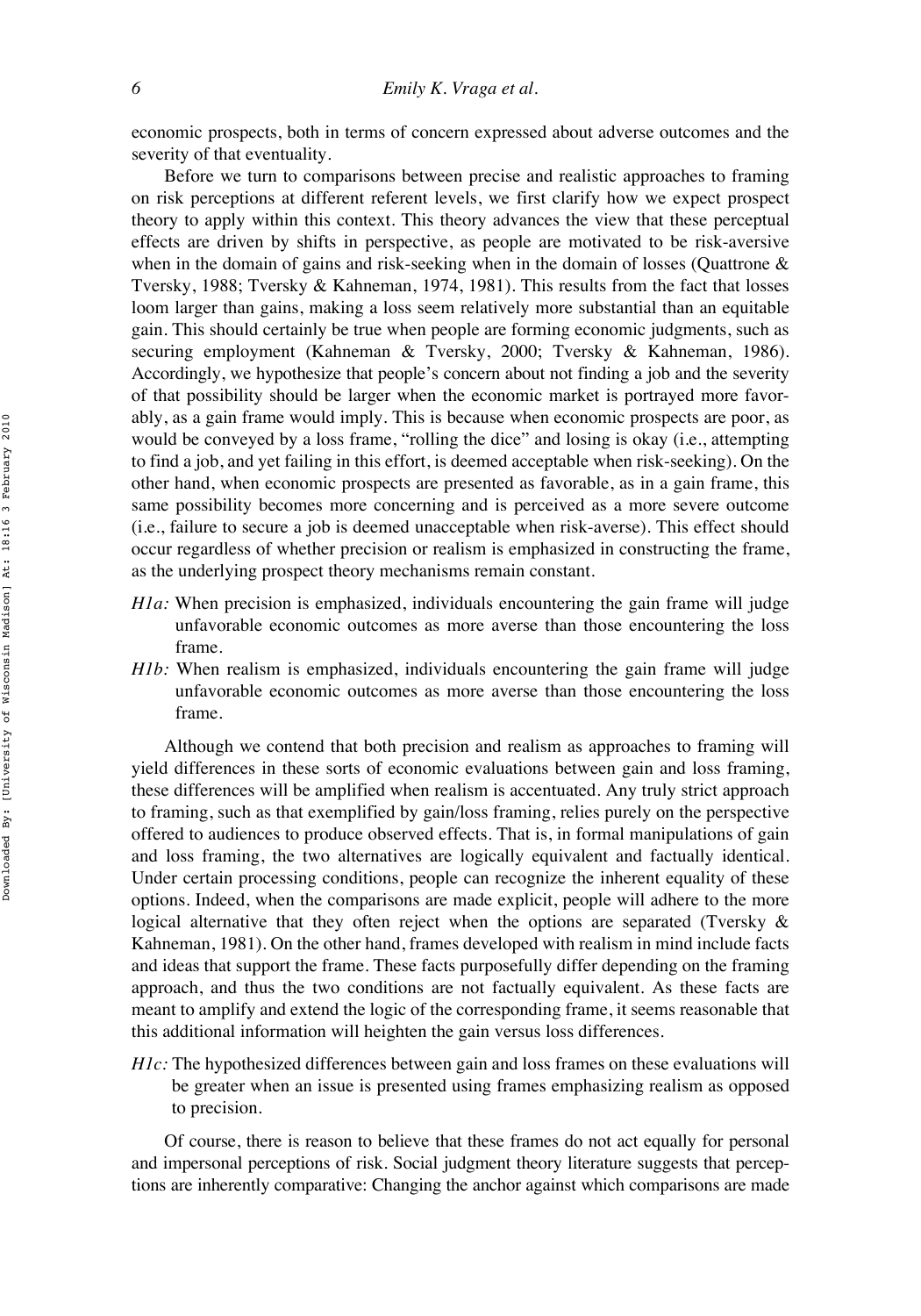will also change the subsequent judgment (Herr, 1986; Mussweiler, 2001, 2003). In making judgments about risk, people are often comparing their own vulnerability against that of an unspecified other (Kunda, 1987; Weinstein, 1980). Thus, we would expect these judgments to shift depending upon whether the individual is asked to assess aversions to unfavorable economic outcomes at the personal or impersonal level. Given our prior predictions, it seems likely that the gain frame will also produce the greatest amount of difference between oneself and others, as concern about not finding a job and the severity of this outcome is particularly acute when the economic market is framed favorably. Furthermore, these effects should be amplified when facts that resonate with the frame are included.

- *H2a*: When precision is emphasized, individuals encountering the gain frame will exhibit greater differences between the self and others in aversion toward unfavorable economic outcomes than individuals encountering the loss frame.
- *H2b*: When realism is emphasized, individuals encountering the gain frame will exhibit greater differences between the self and others in aversion toward unfavorable economic outcomes than individuals encountering the loss frame.
- *H2c*: The hypothesized differences between gain and loss frames on these comparative evaluations will be greater when an issue is presented using frames emphasizing realism as opposed to precision.

### **Method**

To examine these hypothesized relationships, we developed an online experimental study. The data in this study were collected over a 2-week period during November 2007 using a  $2 \times 2$  non-fully crossed design. Respondents were randomly assigned to one of the four experimental conditions. All of the respondents were enrolled in undergraduate courses at a large midwestern university and were offered extra credit for participating in the study. Of the roughly 870 potential subjects originally contacted via e-mail, 519 students completed the study and were included in the following analyses. These students tended to have a somewhat liberal political ideology toward social issues and a moderate ideological stance on economic issues. The subjects' average age was a little over 20 years old, with roughly 21 months until graduation. There were no significant differences between the means of any of the four cells on these key demographic or ideological variables.

## *Design*

This study was designed to compare the effects of a pure frame manipulation of gain and loss (hereafter labeled frame precision) with the effects of the same frame manipulation enhanced with resonant facts (hereafter labeled frame realism). To examine these differences, we produced four versions of the same television news report in conjunction with a professional film crew and veteran reporter from Wisconsin Public Television. The news story focused on the issue of employee access to health care in the state of Wisconsin and the rising incidence of bankruptcy resulting from medical expenses among young adults. Specifically, it introduced a fictional piece of legislation that, if passed, would eliminate employer-mandated waiting periods, granting new employees immediate access to health care. Four people appeared in the manufactured stories: a recent college graduate, a local CEO, a think tank analyst, and the reporter.

Working journalists helped produce these reports, assisting in all stages of their development. Initially, we worked to generate a realistic script for each of the different versions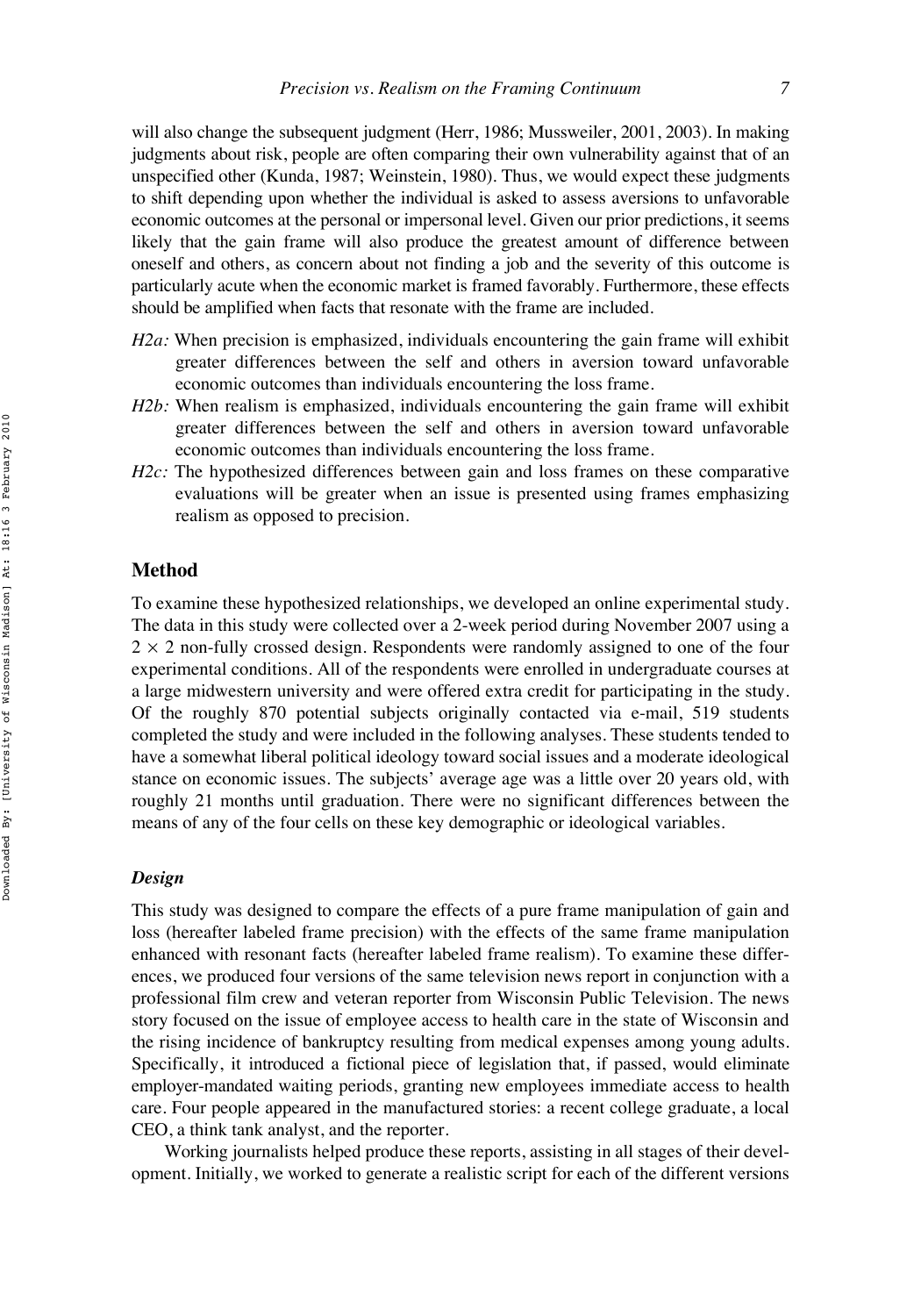

**Figure 1.** Frame manipulations embedded in the news story.

of the story corresponding to our proposed experimental manipulations (see Appendix). Once the script was finalized, the professional film and sound crew accompanied the journalist to various locations to shoot footage for the story and to conduct the fictitious interviews. In taking these raw materials and producing the final stories, almost all video elements remained constant. Frame shifts were embedded in voice-overs from the journalist and in short scripted segments by the actors who served as interview subjects. In this way, the style and tone of the video was consistent across all conditions and operated within the norms of broadcast production. This allowed precise control over which frame elements were altered.

This approach allowed us to compare an internally valid gain versus loss frame distinction that closely paralleled Tversky and Kahneman's (1974, 1981) prospect theory manipulations with an ecologically valid gain versus loss frame distinction that supplemented these pure frames with corresponding fact packages (Entman, 1993) to more closely conform with the reality of how news reports are constructed. As explicated above, we conceptualize the former as frame precision and the latter as frame realism.

When gain and loss frames were presented emphasizing precision, statements about the current policy were inverted to maintain logical consistency. The gain version of the news story presented the benefits of maintaining the current policy of employer-mandated waiting periods for business owners (i.e., minimizing up front costs) as well as the benefits of the new legislation for new employees (i.e., immediate access to coverage). Similarly, the loss version of the news story presented the consequences of abolishing the current policy for business owners (i.e., incur additional up front costs) or that of failing to adopt the new legislation for new employees (i.e., subjecting them to waiting periods of up to 1 year). Although the frames shifted, both stories were structured consistently and presented identical factual information.

On the other hand, when movement along the continuum toward frame realism structured manipulations of gain versus loss frames, this shift was advanced using the exact same changes in language as in the frame precision approach but was supplemented with fact packages (e.g., rates of job creation, costs of health care, and rates of bankruptcy) designed to resonate with the corresponding frame (see Figure 1). Each news story contained two additional facts—one that elaborated on maintaining the current policy and one that elaborated on passing the new legislation. In the loss condition the facts focused on negation (e.g., rates of bankruptcy), whereas in the gain condition the facts focused on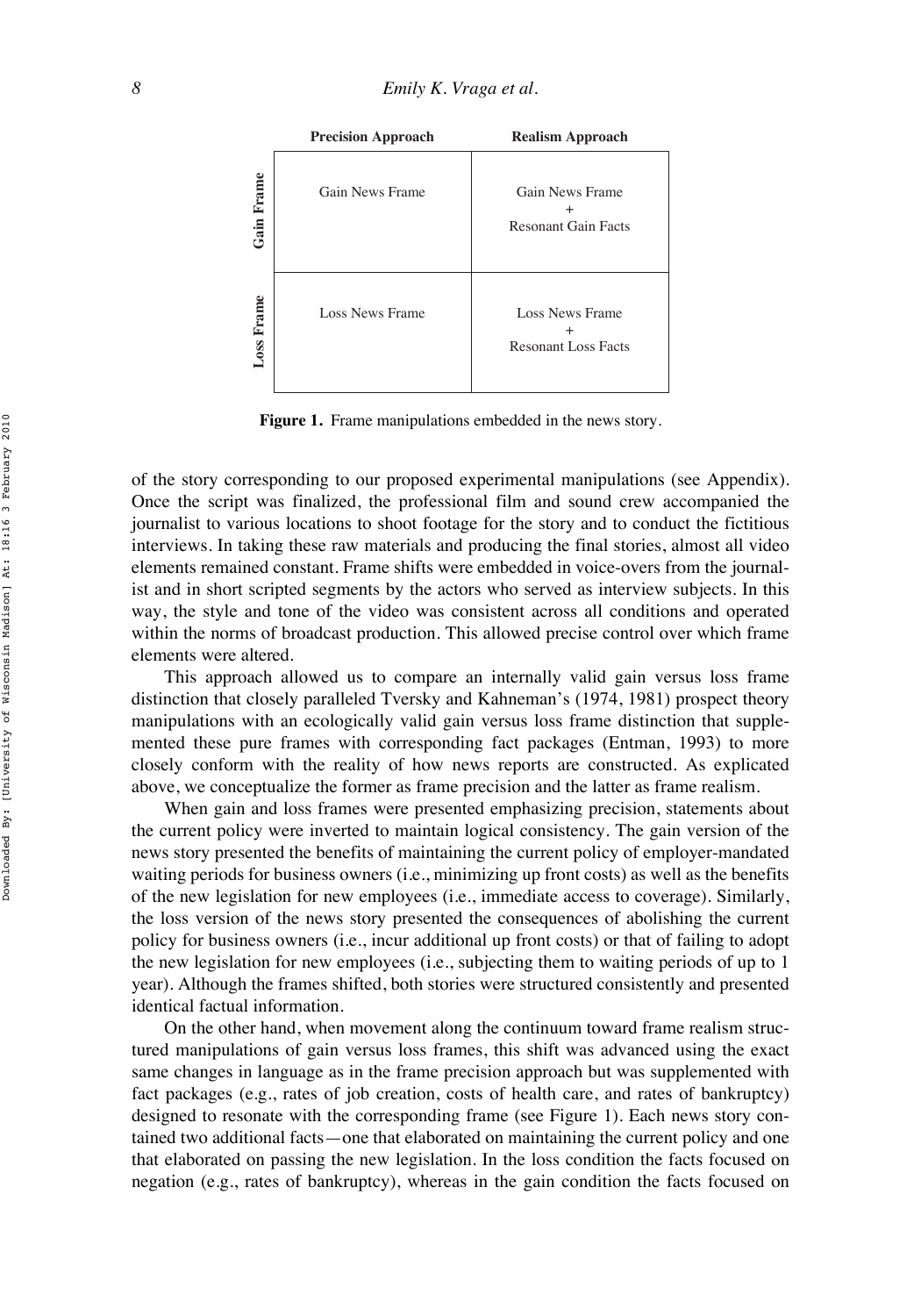affirmation (e.g., job creation). We endeavored to make the facts included in each story equivalent in scope and power. Moreover, these facts were systematically manipulated such that the elements included in stories were derived from the frame employed. Therefore, great care was taken to add only discrete facts associated with the operant frame, subtly yet systematically introducing realism into the broadcast news reports while maintaining a considerable amount of control. In this way, our manipulations contained equivalent gain or loss frames, either omitting or including resonant facts. The videos ran between 3 minutes and 32 seconds and 3 minutes and 54 seconds.

#### *Measures*

*Aversion Toward Unfavorable Economic Outcomes.* To test subjects' aversion toward the risk of unfavorable economic outcomes for both themselves and others, we used two sets of measures. Drawing from expectancy-value research (Fishbein & Ajzen, 1975), we created a multiplicative term combining the expressed concern of not finding a job by the severity of that circumstance. These two multiplicative measures (for oneself and for others) were summed to create a single index from 0–200 for general aversion (i.e., personal plus impersonal aversion) to unfavorable economic outcomes (precision condition,  $M = 113.41$ ,  $SD = 44.12$ ; realism condition,  $M = 113.05$ ,  $SD = 48.32$ ).

*Comparative Aversion to Unfavorable Economic Outcomes.* To measure the difference between aversion toward unfavorable economic outcomes for oneself compared to others, we took the multiplicative expectancy-value score for others created above and subtracted from it the expectancy-value score for oneself. It had a possible range of −100 to 100 for comparative aversion (i.e., impersonal minus personal aversion) toward unfavorable economic outcomes (precision,  $M = -3.86$ ,  $SD = 24.26$ ; realism,  $M = -1.84$ ,  $SD = 22.63$ .

## **Results**

A series of *t*-tests were run to test each of our hypotheses. These tests were run separately for the frame precision and frame realism conditions because this was not a fully crossed design. This design feature was purposeful and reflected our effort to supplement the frame realism condition with frame-resonant facts. In both the precise,  $t(228) = 2.02$ ,  $p < .05$ , and realistic framing conditions,  $t(239) = 2.06$ ,  $p < .05$ , the gain frame rendered unfavorable economic outcomes more averse than in the loss condition. Thus, the severity and concern of not finding a job differed significantly between conditions, providing support for H1a and H1b (see Figures 2 and 3).

To compare the relative strength of the two approaches to framing—precision versus realism—we used a planned comparison of the mean differences between the two approaches. This complex contrast (Marascuilo  $\&$  Serlin, 1988) demonstrates there is no significant difference between the framing approaches in terms of the effects of the gain versus loss frame on general aversion toward unfavorable economic outcomes, *t*(471) = .12, *ns*. The frame realism condition did not strengthen the results of the frame precision condition, leading to the rejection of H1c.

Our next set of hypotheses deals with the influence of the gain and loss frames on the comparative judgments of aversion to unfavorable economic outcomes. H2a and H2b predicted that the gain frame would produce greater differences in aversion toward unfavorable economic outcomes for the self and others in both the frame precision and frame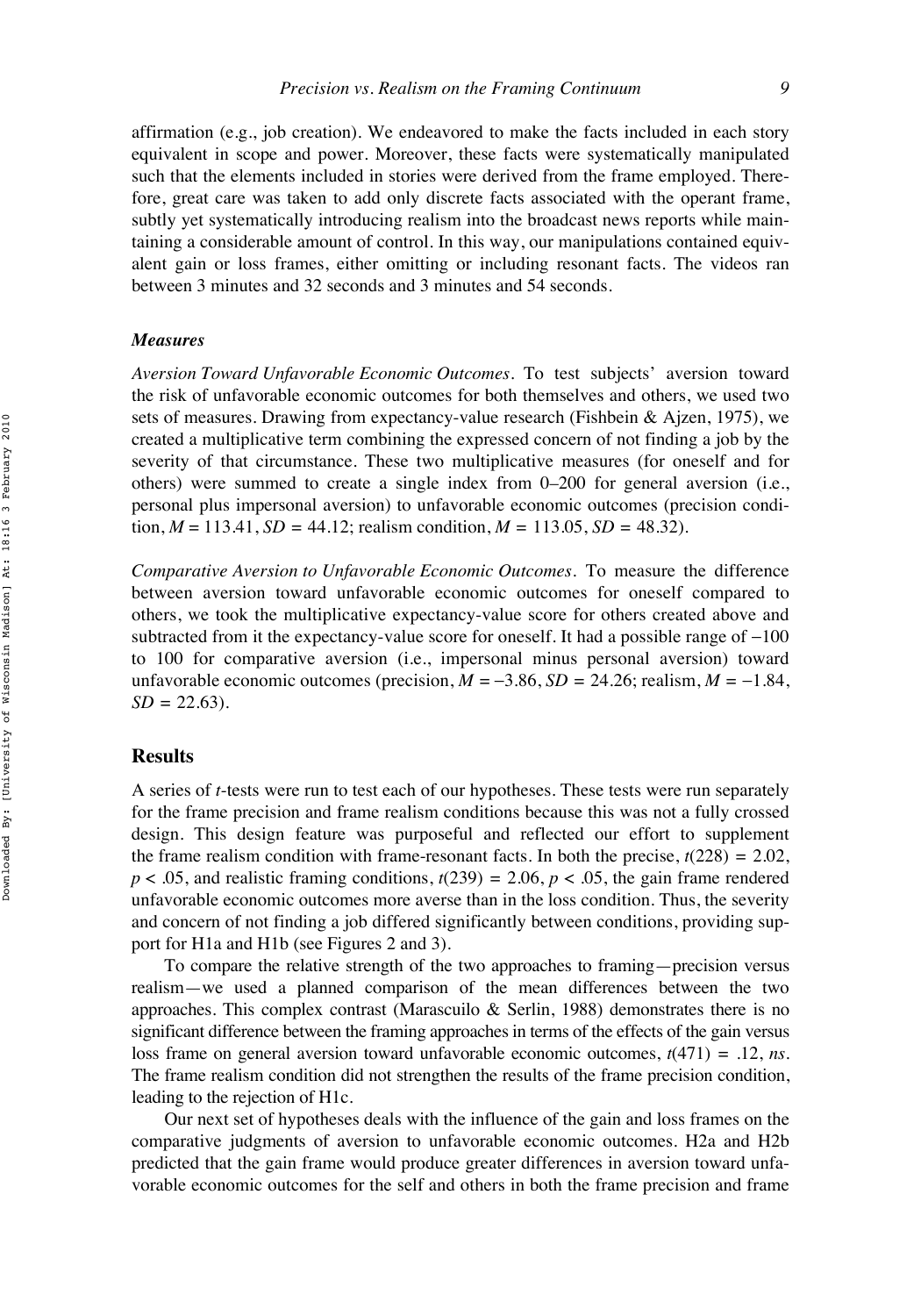

**Figure 2.** Aversion to unfavorable economic outcomes under the precision approach.



**Figure 3.** Aversion to unfavorable economic outcomes under the realism approach.

realism conditions. Only H2a is supported: The *t*-tests demonstrate that in the frame precision conditions the gain frame leads to a greater gap between the self and others,  $t(228) = -2.58$ ,  $p < .05$ , but this difference is not significant in the frame realism conditions,  $t(239) = .516$ , *ns*, leading us to reject H2b (see Figures 4 and 5).

H2c predicted that frame realism would amplify this difference between the self and others in the gain versus loss frame compared to frame precision. We again tested this hypothesis using a complex contrast. In this case, the test revealed a significant difference between the two values, but in the opposite direction of our prediction. It is frame preci-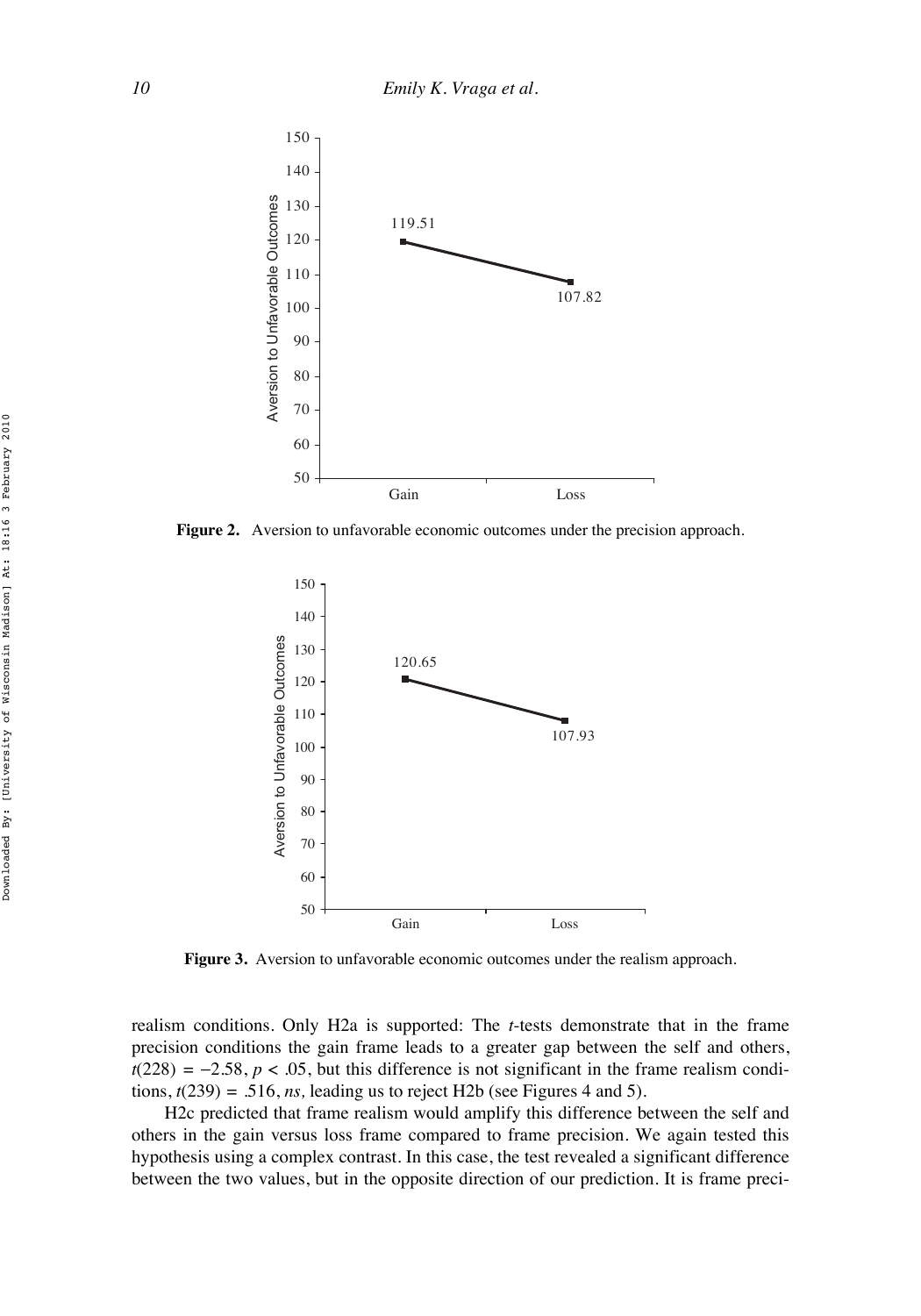

**Figure 4.** Comparative aversion to unfavorable outcomes under the precision approach.



**Figure 5.** Comparative aversion to unfavorable outcomes under the realism approach.

sion that amplifies the difference between gain and loss frames in terms of comparative aversion toward unfavorable economic outcomes,  $t(471) = 2.26$ ,  $p < .05$ .

#### *Additional Analyses*

To better understand how this comparative judgment score operates, we decided to explore the effects of the gain versus loss frames on both personal and impersonal judgments. First, we tested how the frames affected personal aversion toward unfavorable economic outcomes. For personal judgments, the gain frame produces significantly greater personal aversion only in the frame precision conditions,  $t(231) = 2.96$ ,  $p < .01$ . In the frame realism conditions, the loss and gain frames are not significantly different from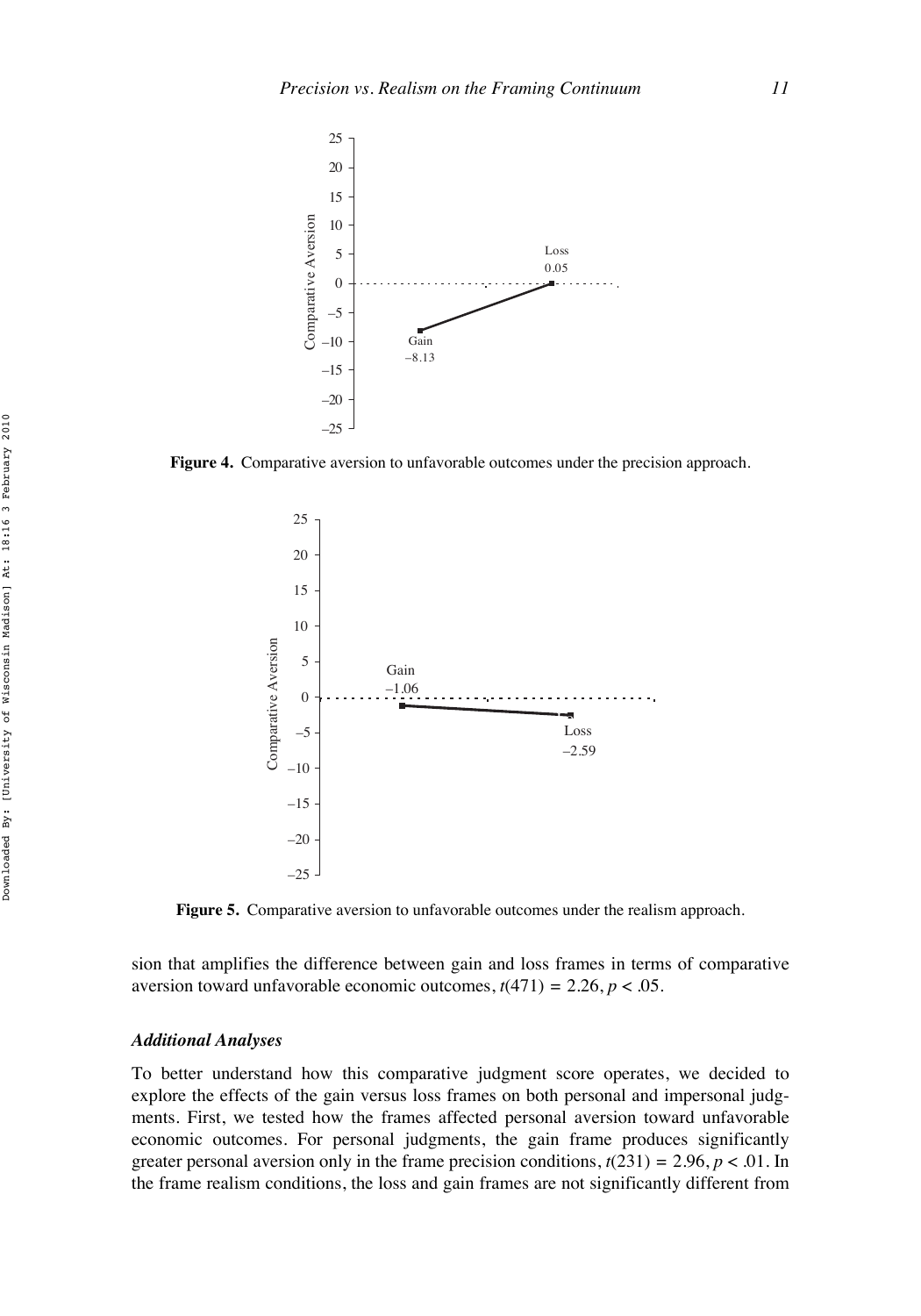

**Figure 6.** Aversion to unfavorable outcomes for the self under the precision approach.



**Figure 7.** Aversion to unfavorable outcomes for the self under the realism approach.

each other,  $t(241) = 1.33$ , *ns* (see Figures 6 and 7). We compared these findings to determine if one type of frame amplified the effects of the other, but these two conditions were not significantly different,  $t(476) = -1.10$ , *ns*.

Next, we examined the effects of the gain and loss frames on impersonal perceptions. In this case, the *t*-tests demonstrate that it is only in the frame realism condition that the gain frame produces significantly higher estimates of aversion toward unfavorable economic conditions,  $t(241) = 2.39$ ,  $p < .05$ , while in the frame precision conditions there is no significant difference between the gain and loss frame,  $t(229)$  =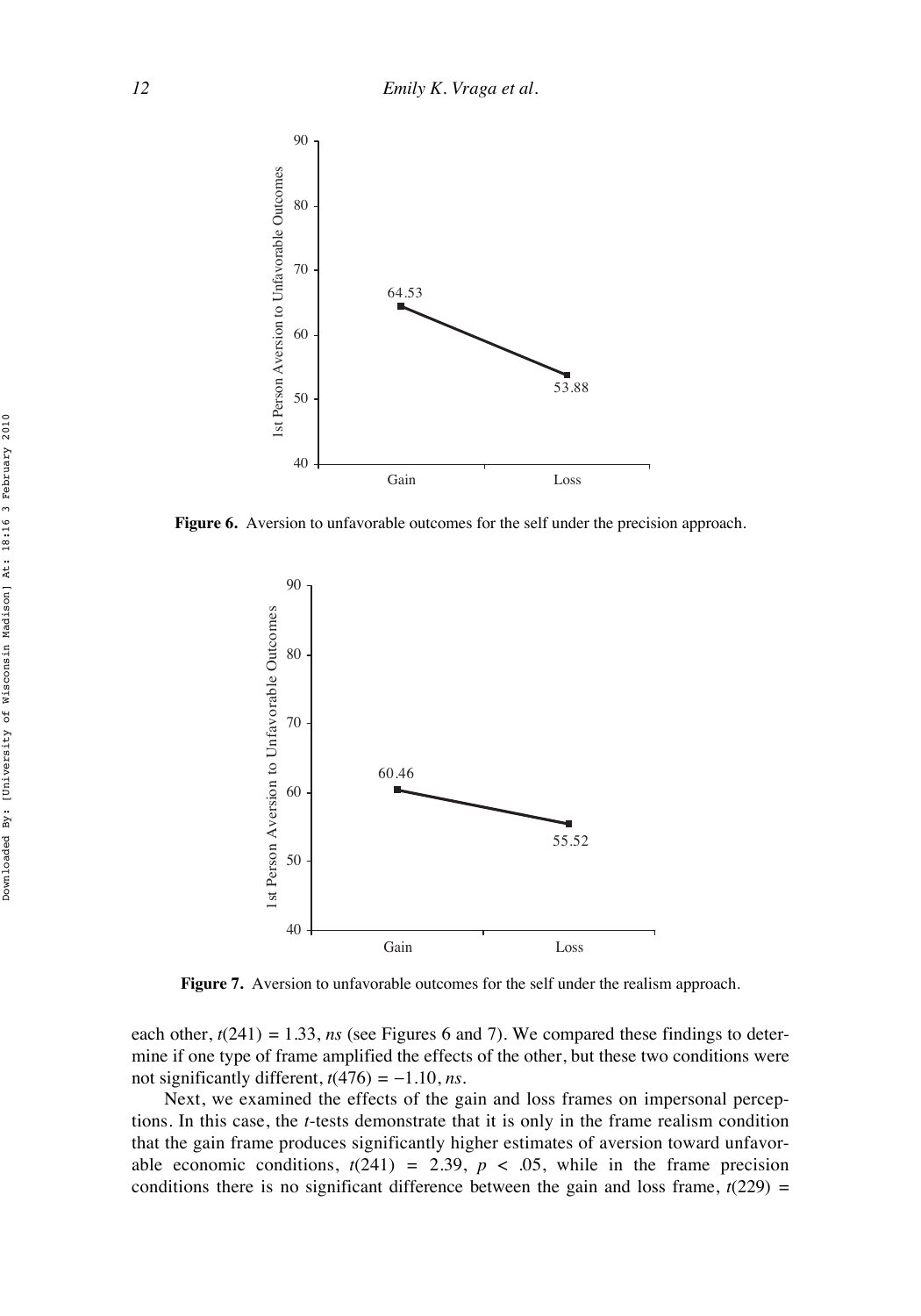

**Figure 8.** Aversion to unfavorable outcomes for others under the precision approach.



**Figure 9.** Aversion to unfavorable outcomes for others under the realism approach.

.627, *ns* (see Figures 8 and 9). We tested whether this difference between the conditions is significant, but this test also failed to reach conventional levels of significance,  $t(474)$  = 1.30, *ns*. In summary, at the personal level we only find a significant difference between gain versus loss in the frame precision conditions, while at the impersonal level this trend is reversed, with the frames differing significantly only in the frame realism conditions.

# **Discussion**

This study is a first step in exploring media effects along the framing continuum. As such, it directs attention to the question of whether it is the frame (i.e., the perspective taken in a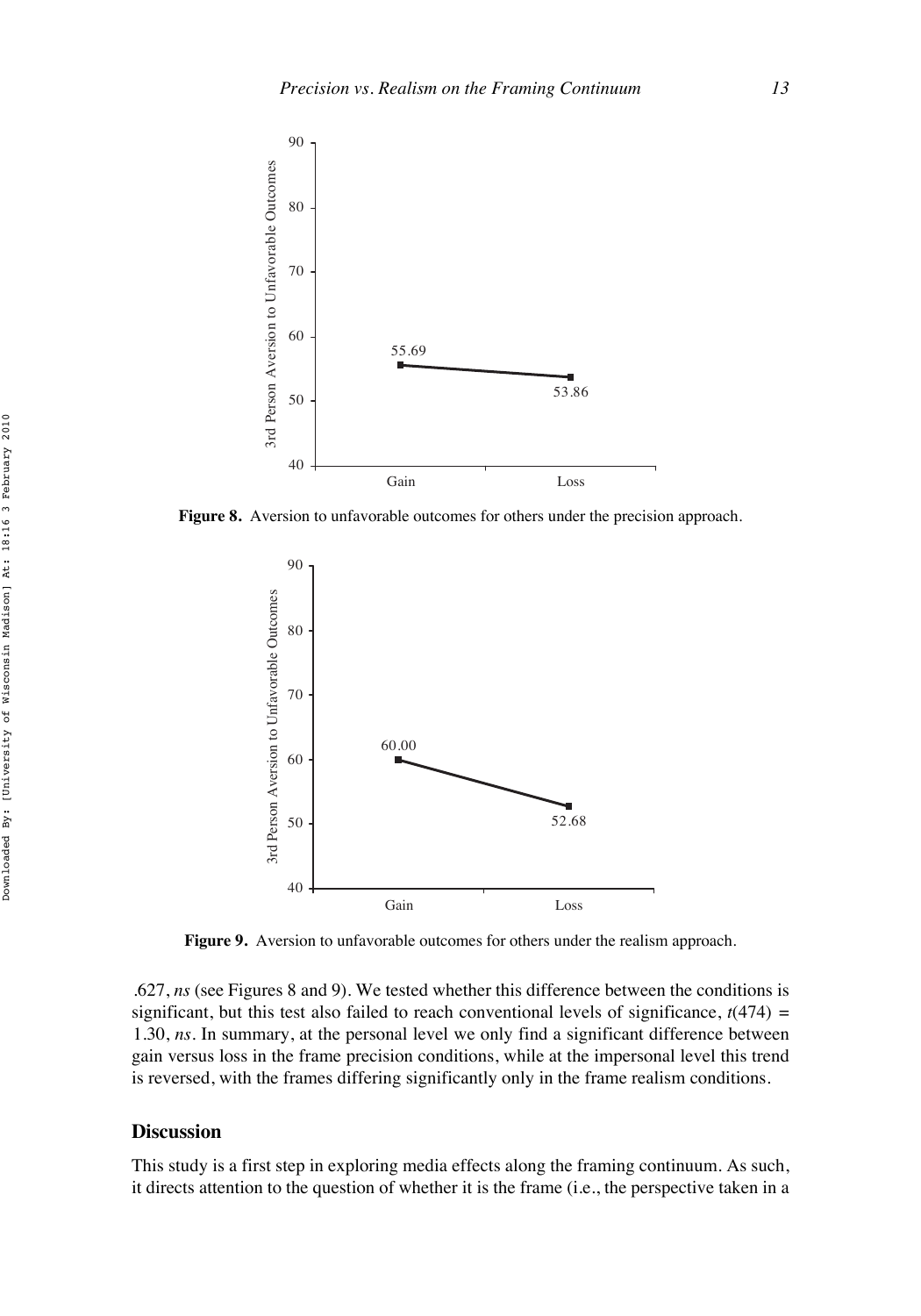news story) or the combination of the frame and the attendant facts (i.e., the aspects of reality made salient in a text) that produce framing effects. If it is the frame, absent the inclusion of resonant facts, that has influence, this would be seen as evidence of a pure framing effect and would suggest that political communication research should pay more attention to frame equivalence. On the other hand, if it is the facts in conjunction with the frame that produce differences, this would suggest a more complex set of mental processes are operating. Indeed, some may see this as evidence that individuals are systematically processing the factual information that is resonant with the frame, leading to more powerful framing effects.

This exploration produced a set of findings that lead us to conclude that both of the points along the framing continuum we tested have merit and that their operationalizations can have influence. While it is true that framing has been defined and studied in vastly different ways, our shift from a pure gain-loss frame manipulation (i.e., greater frame precision) to one that included resonant facts (i.e., greater frame realism) provides important insights about media influence. For those who think of frames as logically equivalent ways of presenting information (Green & Blair, 1995; Quattrone & Tversky, 1988; Shah et al., 2004), our findings are a confirmation that it is indeed frames, absent resonant facts, that produce some of the effects attributed to them. At the same time, those who view frames as organizing structures that bring with them a variety of different facts, sources, and subjects (Cappella & Jamieson, 1997; Iyengar, 1991) can also take solace in these findings. The manipulation including greater frame realism was consequential within the context of risk perceptions and their outcomes.

Specifically, we observed that our manipulations of gain and loss frames in terms of precision and realism both produce significant differences in ratings of aversion to unfavorable economic outcomes, such that the gain frame uniformly increased aversion toward unfavorable outcomes. This provided support for H1a and H1b. As this suggests, no differences were observed between precision and realism as approaches to framing in our initial testing. But this is not the whole story. When it comes to comparative judgments, only utilizing the precision approach, in which all facts were held constant, did we observe a significant increase in the gap between the self and others for the gain frame. Notably, this difference was not in the direction predicted by H2c, as it was frame precision (rather than frame realism) that produced greater differences in comparative judgments.

To better understand this pattern of effects, the elements that composed total and comparative judgments were examined separately. This analysis revealed that at the personal level, aversion to unfavorable economic outcomes was influenced mainly by the shift in gain and loss framing under conditions of frame precision, while at the impersonal level aversion was largely a function of the same shift under conditions of frame realism. There are a number of potential explanations for these differential effects. It may be that when individuals make judgments about the possibility of unfavorable economic outcomes befalling themselves—such as college students about to graduate without finding a job—the inherent cognitive biases that are so well documented in prospect theory distort their own perceptions of concern and susceptibility. Conversely, when these same individuals are confronted with frame shifts that incorporate factual information—such as rates of economic growth and job expansion—it is used to adjust estimates of unfavorable economic outcomes befalling larger population estimates. While our tests of differences between these competing operationalizations of frames did not meet conventional levels of statistical significance, they do suggest that both approaches to framing produce effects worthy of further exploration.

As noted above, this may be indicative of different underlying cognitive mechanisms that vary in degree of systematic information processing. Future research should attempt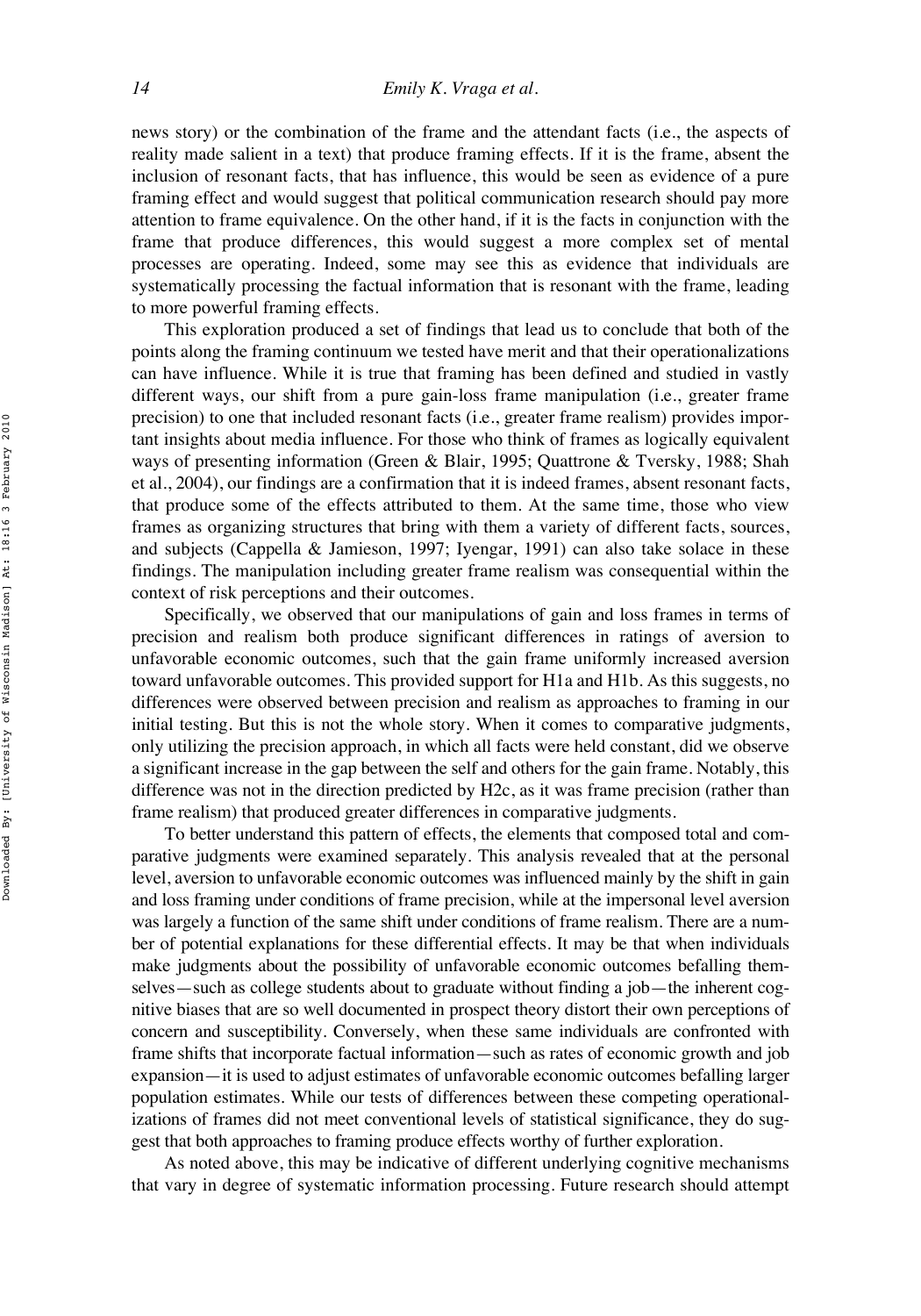to assess the degree to which each of these conceptions of framing generates different levels of systematic versus heuristic processing (Eagly & Chaiken, 1993). Furthermore, the implications of these findings for research on economic evaluations are worth considering. Much of the early risk perception literature, especially prospect theory, dealt only with frame precision, which may have heightened the ability to perceive effects, especially on personal-level assessments. As research progressed and frame realism became more widely adopted in experimental research, including tests of gain and loss framing, these effects may have become more difficult to observe. This is especially relevant to studies exploring the dynamics of prospect theory that attempt to mimic real-world discourse, in which frame realism approaches may prove less powerful in influencing personal evaluations. However, frame realism may prove influential in making judgments about others. If this is the case, future research must consider not only what approach to framing is adopted, but also at what social level judgments are being assessed.

In addition, an important contribution of this study centers on its effort to move beyond textual framing and return to an examination of framing in video news reports (Iyengar, 1991). The noticeable absence of framed video content in tests of effects is not surprising, given the inherent complexity of designing and producing these types of manipulations. However, considering that most Americans still rely on television news as their primary source of public affairs information (Fowler et al., 2007), it is especially important to move beyond the framing of print news stories in our experimental testing and examine how framed video content is processed. Notably, this research embedded the frame manipulations in the spoken elements of the news story. Other recent work has manipulated the visual elements of news stories and observed effects, reinforcing calls to consider how text and video interact to produce effects (Iyengar & Morin, 2006). This may require researchers to form collaborations with broadcast professionals who can aid them in the production of realistic manipulations, as we did in this study, or to secure grant funding to stage such productions using their own facilities. This will remain true even as information increasingly moves online; video portrayals of news are not likely to become obsolete but to instead become integrated into a mixed modality environment.

But this study only provides an initial foray exploring the framing continuum, motivating further research into the underpinnings of message effects. Our manipulations investigate only two points along the framing continuum, points that are both closer to the equivalence end of the continuum. Thus, while our conception of frame precision employs a strict approach to framing consistent with prospect theory, our manipulation of frame realism invokes a "loose equivalence," essentially building off the logically uniform gain and loss frames with the addition of frame-resonant facts. While the addition of these facts does move us toward greater realism in conceptualizing frame effects, future research should move beyond this to examine other message features further along the framing continuum toward emphasis rather than equivalence. This might include examinations of the interplay of frames with discordant facts, facts at different social levels (individual or collective), and the alteration of sources and targets.

In conclusion, this research provides a number of new directions for future scholarship, for those hoping to build framing theory as well as further understand risk perceptions. First, other framing dimensions beyond gain and loss should be tested within the frame precision and realism contrast we advance. For example, stripping the accompanying facts from strategy versus policy frames may render that distinction impotent, a possibility that demands attention. Any testing of this sort should also attempt to move beyond the student sample that was the focus of this study. Of course, to ensure the experimental manipulations are processed, the issues selected should be relevant to the experimental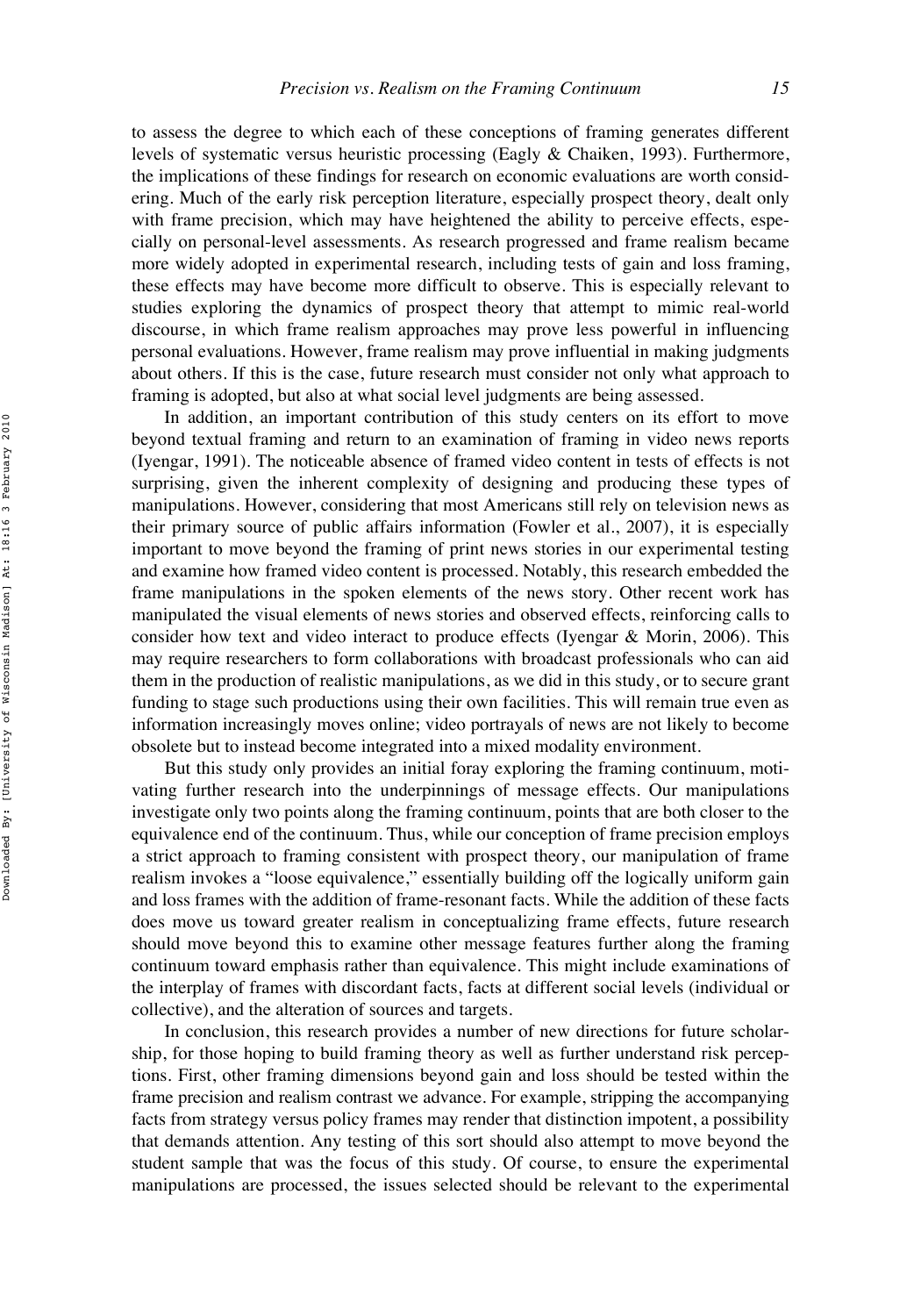population. Moving beyond risk perceptions, an examination of message effects on a wider range of dependent variables such as policy preferences, candidate attributions, and feelings about story targets would allow future research to distinguish between framing, priming, and persuasion effects, as the magnitude of influence of various outcomes could be compared within the context of a single study. This would permit a deeper understanding of the underpinnings of message effects, an issue that has continually plagued framing research, and address the legitimacy of the distinction between framing effects per se and other message effects on beliefs, perceptions, attitudes, and judgments.

## **References**

Ajzen, I. (1988). *Attitudes, personality, and behavior*. Chicago: Dorsey Press.

- Bartels, L. M. (2003). Democracy with attitudes. In M. B. MacKuen & G. Rabinowitz (Eds.), *Electoral democracy* (pp. 48–82). Ann Arbor, MI: University of Michigan Press.
- Cappella, J. N., & Jamieson, K. H. (1997). *The spiral of cynicism*. New York: Oxford University Press.
- Chong, D., & Druckman, J. N. (2007a). A theory of framing and opinion formation in competitive elite environments. *Journal of Communication, 57*, 99–118.
- Chong, D., & Druckman, J. N. (2007b). Framing public opinion in competitive democracies. *American Political Science Review, 101*, 637–655.
- Clarke, V. A., Lovegrove, H., Williams, A., & Machperson, M. (2000). Unrealistic optimism and the health belief model. *Journal of Behavioral Medicine, 23*, 367–376.
- Ditto, P. H., & Lopez, D. F. (1992). Motivated skepticism: Use of differential decision-making for preferred and nonpreferred conclusions. *Journal of Personality and Social Psychology, 63*, 568–584.
- Douglas, M. (1985). *Risk acceptability according to the social sciences*. New York: Russell Sage Foundation.
- Druckman, J. N. (2001). The implications of framing effects for citizen competence. *Political Behavior, 23*, 225–256.
- Druckman, J. N. (2004). Political preference formation: Competition, deliberation, and the (ir)relevance of framing effects. *American Political Science Review, 98*, 671–686.
- Eagly, A. H., & Chaiken, S. (1993). *The psychology of attitudes*. Fort Worth, TX: Harcourt Brace Jovanovich College.
- Entman, R. M. (1993). Framing: Towards clarification of a fractured paradigm. *Journal of Communication, 43*, 51–59.
- Fishbein, M., & Ajzen, I. (1975). *Belief, attitude, intention, and behavior: An introduction to theory and research*. Reading, MA: Addison-Wesley.
- Fowler, E. F., Goldstein, K. M., Hale, M., & Kaplan, M. (2007). Does local news measure up? *Stanford Law and Policy Review, 18*, 410–431.
- Gitlin, T. (1980). *The whole world is watching*. Berkeley, CA: University of California Press.
- Gordon-Lubitz, R. J. (2003). Risk communication: Problems of presentation and understanding. *Journal of the American Medical Association, 290*, 289–295.
- Green, D. P., & Blair, I. V. (1995). Framing and the price elasticity of private and public goods. *Journal of Consumer Psychology, 4*, 1–32.
- Griffin, R. J., Dunwoody, S., & Neuwirth, K. (1999). Proposed model of the relationship of risk information seeking and processing to the development of preventive behaviors. *Environmental Research, 80*, S230–S245.
- Herr, P. M. (1986). Consequences of priming: Judgment and behavior. *Journal of Personality and Social Psychology, 51*, 1106–1115.
- Iyengar, S. (1991). *Is anyone responsible? How television frames political issues*. Chicago: University of Chicago Press.
- Iyengar, S., & Morin, R. (2006, June 8). Natural disasters in black and white: How racial cues influenced public response to Hurricane Katrina. *Washington Post*. Retrieved from http:// www.washingtonpost.com/wp∼dyn/content/article/2006/06/07/AR2006060701177.html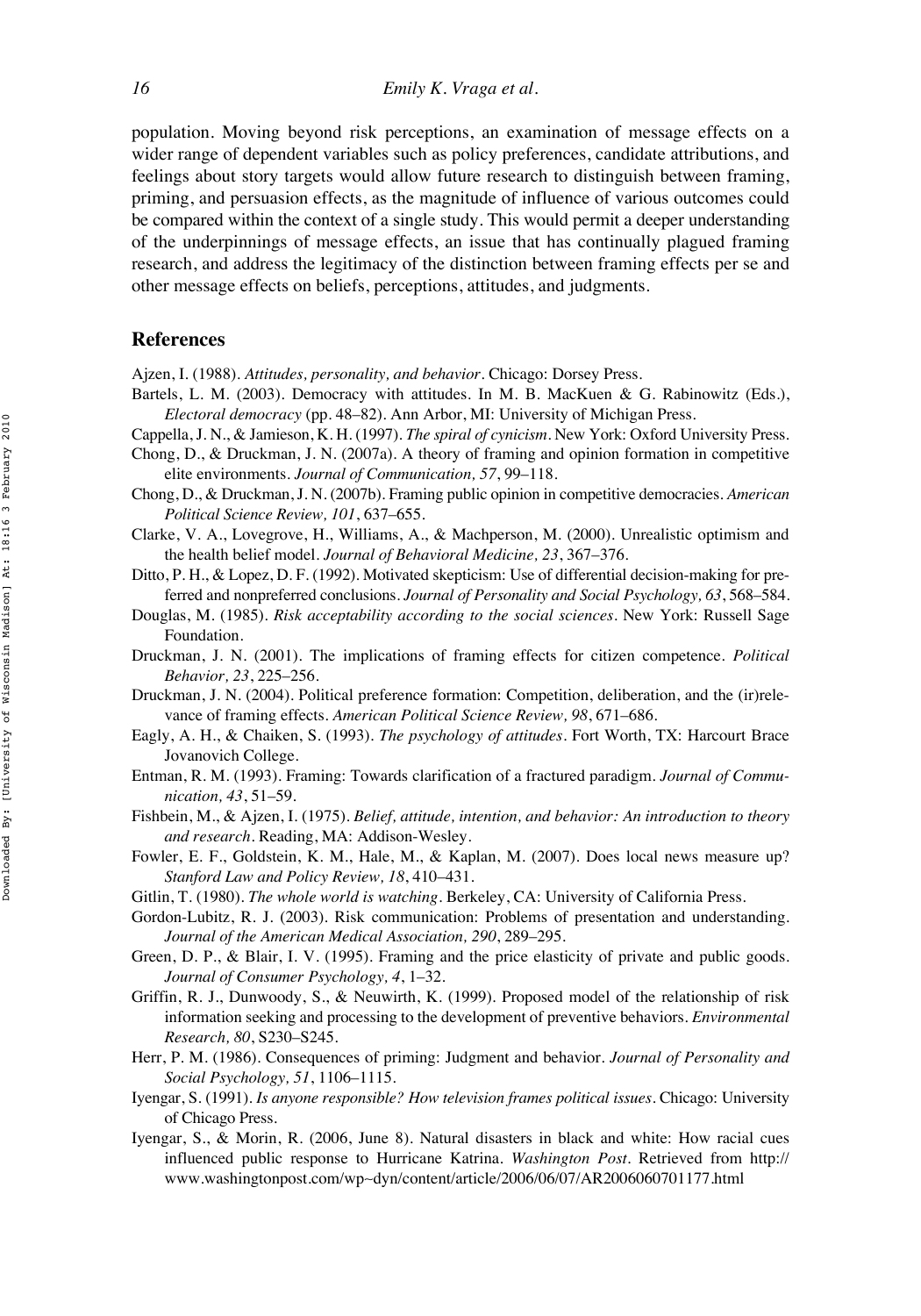- Iyengar, S., & Simon, A. (1993). News coverage of the Gulf crisis and public opinion: A study of agenda-setting, priming, and framing. *Communication Research, 20*, 365–383.
- Kahneman, D., & Tversky, A. (1979). Prospect theory: An analysis of decision under risk. *Econometria, 47*, 263–292.
- Kahneman, D., & Tversky, A. (2000). *Choices, values, and frames*. Cambridge, UK: Cambridge University Press.
- Kunda, Z. (1987). Motivated inference: Self-serving generation and evaluation of causal theories. *Journal of Personality and Social Psychology*, *53*, 636–647.
- Kunda, Z. (1990). The case for motivated reasoning. *Psychological Bulletin, 3*, 480–498.
- Madden, M. (2007). *57% of Internet users have watched videos online and most of them share what they find with others*. Retrieved from http://www.pewinternet.org/pdfs/PIP\_Online\_Video\_ 2007.pdf
- Marascuilo, L. A., & Serlin, R. C. (1988). *Statistical methods for the social and behavioral sciences*. New York: Freeman.
- McLeod, D. M. (1995). Communicating deviance: The effects of television news coverage of social protest. *Journal of Broadcasting and Electronic Media*, *39*, 4–19.
- McLeod, D. M., & Detenber, B. H. (1999). Framing effects of television news coverage of social protest. *Journal of Communication*, *49*, 3–23.
- McLeod, D. M., & Shah, D. V. (in press). *Framing the war on terror: The struggle over civil liberties in the age of terrorism*. Cambridge, UK: Cambridge University Press.
- Mussweiler, T. (2001). "Seek and ye shall find": Antecedents of assimilation and contrast in social comparison. *European Journal of Social Psychology*, *31*, 499–509.
- Mussweiler, T. (2003). Comparison processes in social judgment: Mechanisms and consequences. *Psychological Review*, *110*, 472–489.
- Nelson, T. E., Clawson, R. A., & Oxley, Z. M. (1997). Media framing of a civil liberties conflict and its effect on tolerance. *American Political Science Review, 91*, 567–581.
- Perloff, L. S., & Fetzer, B. K. (1986). Self-other judgments and perceived vulnerability to victimization. *Journal of Personality and Social Psychology*, *50*, 502–510.
- Purvis Cooper, C., Burgoon, M., & Roter, D. L. (2001). An expectancy-value analysis of viewer interest in television prevention news stories. *Health Communication*, *13*, 227–240.
- Quattrone, G. A., & Tversky, A. (1988). Contrasting rational and psychological analyses of political choice. *American Political Science Review, 82*, 719–736.
- Shah, D. V., Domke, D., & Wackman, D. B. (1996). "To thine own self be true": Values, framing, and voter decision-making strategies. *Communication Research*, *23*, 509–560.
- Shah, D. V., Faber, R., & Youn, S. (1999). Susceptibility and severity: Perceptual dimensions underlying the third person effect. *Communication Research*, *26*, 240–267.
- Shah, D. V., Kwak, N., Schmierbach, M., & Zubric, J. (2004). The interplay of news frames on cognitive complexity. *Human Communication Research*, *30*, 102–120.
- Shah, D. V., Watts, M. D., Domke, D., & Fan, D. P. (2002). News frames and cueing of issue regimes: Explaining Clinton's public approval in spite of scandal. *Public Opinion Quarterly*, *66*, 339–370.
- Slovic, P. (1992). Perception of risk: Reflections on the psychometric paradigm. In S. Krimsky & D. Golding (Eds.), *Social theories of risk* (pp. 117–152). Westport, CT: Praeger.
- Sniderman, P. M., & Theriault, S. M. (2004). The structure of political argument and the logic of issue framing. In W. E. Saris & P. M. Sniderman (Eds.), *Studies of public opinion* (pp. 133–165). Princeton, NJ: Princeton University Press.
- Tuchman, G. (1978). *Making news*. New York: Free Press.
- Tversky, A., & Kahneman, D. (1974). Judgment under uncertainty: Heuristics and biases. *Science*, *185*, 1124–1131.
- Tversky, A., & Kahneman, D. (1981). The framing of decisions and the psychology of choice. *Science*, *211*, 453–458.
- Tversky, A., & Kahneman, D. (1986). Rational choice and the framing of decisions. *Journal of Business, 59*, S251–S278.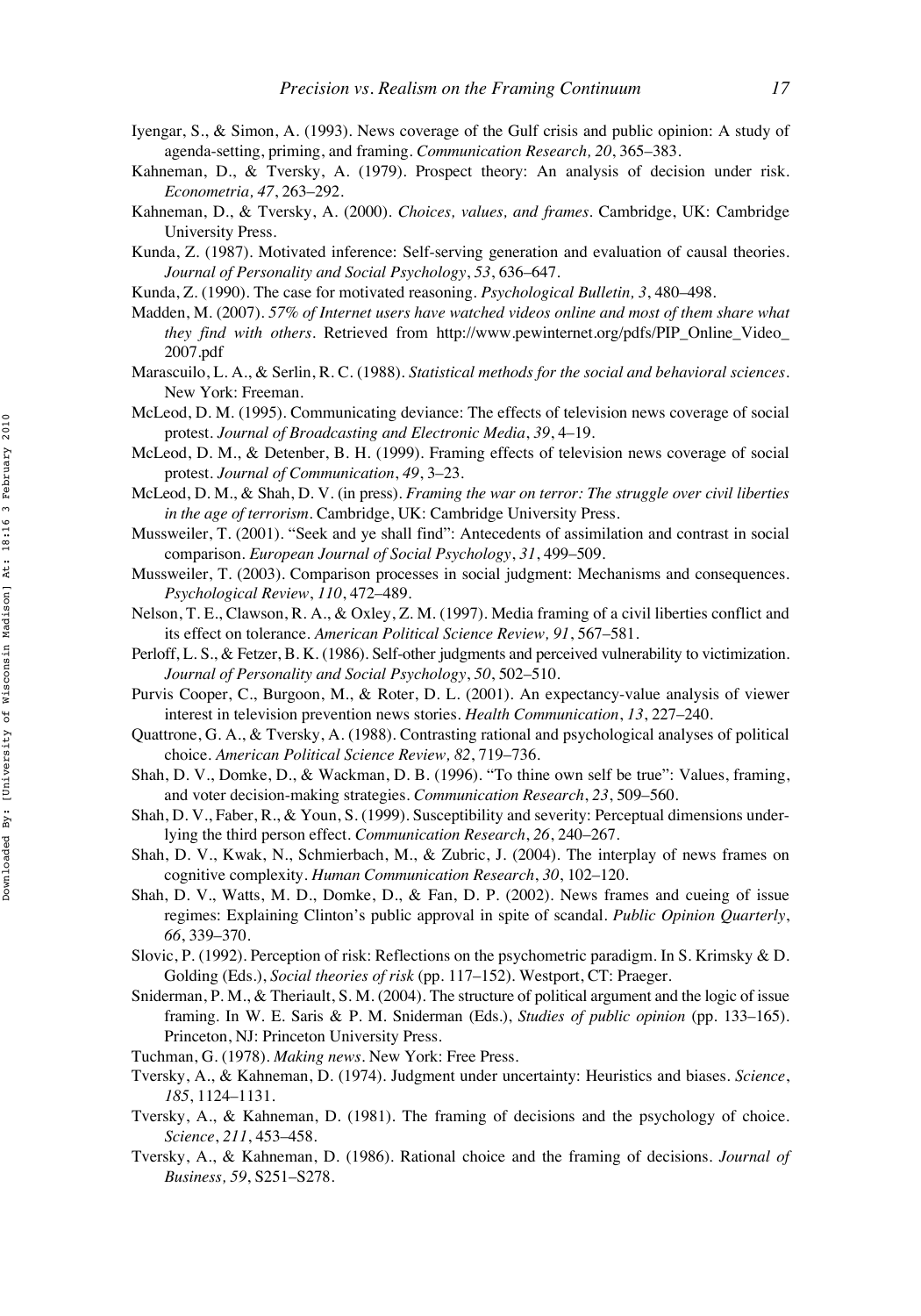- Valentino, N. A., Beckmann, M. N., & Buhr, T. A. (2001). A spiral of cynicism for some: The contingent effects of campaign news frames on participation and confidence in government. *Political Communication, 18*, 347–367.
- Veenstra, A. S., Sayre, B., Shah, D. V., & McLeod, D. M. (2008). Frames and knowledge in mixed media: How activation changes information intake. *Cyberpsychology & Behavior, 11*, 443–450.
- Weinstein, N. D. (1980). Unrealistic optimism about future life events. *Journal of Personality and Social Psychology*, *39*, 806–820.
- Weinstein, N. D. (1982). Unrealistic optimism about susceptibility to health-problems. *Journal of Behavioral Medicine, 5*, 441–460.
- Weinstein, N. D. (1984). Why it won't happen to me—Perceptions of risk-factors and susceptibility. *Health Psychology, 3*, 431–457.
- Weinstein, N. D. (1987). Unrealistic optimism about susceptibility to health-problems—Conclusions from a community-wide sample. *Journal of Behavioral Medicine, 10*, 481–500.
- Weinstein, N. D. (1989a). Effects of personal-experience on self-protective behavior. *Psychological Bulletin, 105*, 31–50.

Weinstein, N. D. (1989b). Optimistic biases about personal risks. *Science, 246*, 1232–1233.

- Weinstein, N. D., & Klein, W. M. (1996). Unrealistic optimism: Present and future. *Journal of Social and Clinical Psychology, 15*, 1–8.
- Williams, T., & Clarke, V. A. (1997). Optimistic bias in beliefs about smoking. *Australian Journal of Psychology*, *49*, 106–112.

#### **Appendix: Broadcast News Script**

Shifts between gain and loss (in parentheses) versions are italicized. Attendant facts are depicted in bold.

[START with Sean at office]

Reporter VO: Nine hours a day. . . .

- Reporter VO: Often six days a week. . . .
- Reporter VO: Sean Townsend solves problems. Just two weeks after graduating from the UW in 2006, Townsend landed what he calls a dream job.
	- Sean SOT: "Well, I've been working towards an assistant engineering position at the data center. But this is an entry-level position that will get me there so I'm pretty excited about it. It is definitely a lot of work, though, I would say more than 40 hours a week."
- Reporter VO: But now Townsend has a problem he hasn't been able to solve . . . health insurance. His employer, like many businesses, requires a 12-month waiting period before new employees qualify for coverage. As an apparently healthy 23-year-old, Townsend wasn't concerned. Then, barely a month into his new job, he was diagnosed with Hodgkin's disease. Medical bills piled up . . . and now, he's filing for bankruptcy.
	- Sean SOT: "So I got this job right after school so I figured I was all set, but since I got sick a couple of weeks into the job and the insurance didn't cover me I couldn't pay my bills so I didn't know what else to do."
- Reporter VO: *Eliminating health insurance waiting periods would have some real benefits for people like Sean Townsend. (Health insurance waiting periods pose some real risks for people like Sean Townsend.)*
- Reporter VO: That's one reason why a coalition of Democrats and Republicans is sponsoring a bipartisan bill to eliminate waiting periods. *Sponsors say this new legislation would mean that fewer young people would have to face these financial*